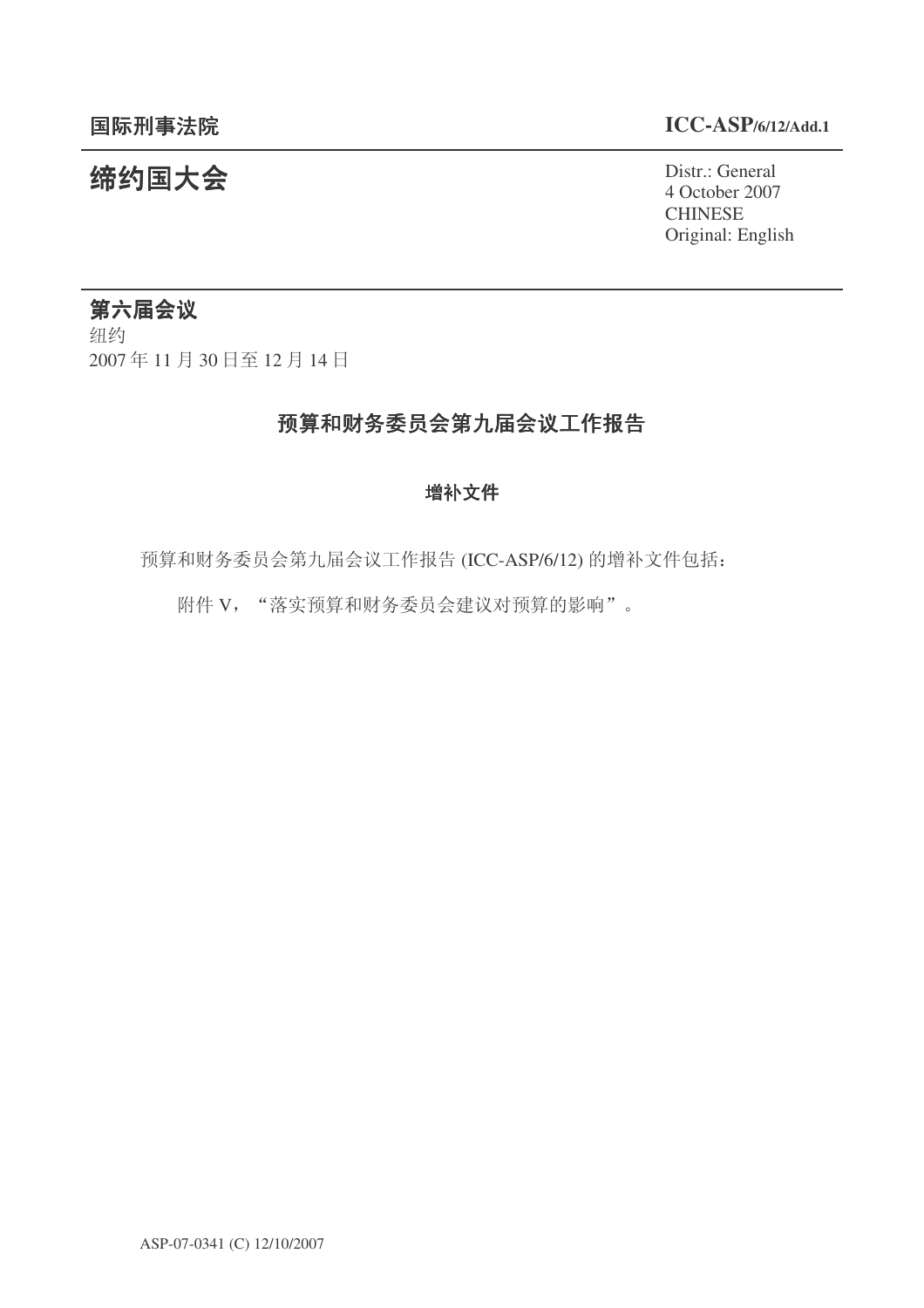# 附件 V 落实预算和财务委员会建议对预算的影响

# 提议的预算与预算和财务委员会建议的比较

(变动以灰色标出)

### 合计──所有主要方案

|             |          | 提议的 2008年预算 |          | 预算和财务委员会一提议的 2008年预算 |            |          |            | 预算和财务委员会提议的变动 |            |         |
|-------------|----------|-------------|----------|----------------------|------------|----------|------------|---------------|------------|---------|
| 项目          |          | (千欧元)       |          |                      | (千欧元)      |          |            | (千欧元)         |            |         |
|             | 基本       | 与情势<br>有关的  | 合计       | 基本                   | 与情势<br>有关的 | 合计       | 基本         | 与情势<br>有关的    | 合计         | $\%$    |
| 法官          | 6,269.7  |             | 6,269.7  | 6,269.7              |            | 6,269.7  |            |               |            |         |
| 专业人员        | 17,957.6 | 17,736.8    | 35,694.4 | 15,850.6             | 15,881.4   | 31,732.0 | $-2,107.0$ | $-1,855.4$    | $-3,962.4$ | $-11.1$ |
| 一般事务人员      | 9,690.1  | 8,406.9     | 18,097.0 | 8,678.3              | 7,595.8    | 16,274.1 | $-1,011.8$ | $-811.1$      | $-1,822.9$ | $-10.1$ |
| 人员分项合计      | 27,647.7 | 26,143.7    | 53,791.4 | 24,528.9             | 23,477.2   | 48,006.1 | $-3,118.8$ | $-2,666.5$    | $-5,785.3$ | $-10.8$ |
| 一般临时协助      | 2,593.0  | 5,273.5     | 7,866.5  | 2,521.8              | 5,115.0    | 7,636.8  | $-71.2$    | $-158.5$      | $-229.7$   | $-2.9$  |
| 会议临时协助      | 1,515.9  | 44.7        | 1,560.6  | 1,515.9              | 44.7       | 1,560.6  |            |               |            |         |
| 加班费         | 287.6    | 95.4        | 383.0    | 287.6                | 95.4       | 383.0    |            |               |            |         |
| 顾问          | 75.4     | 275.0       | 350.4    | 75.4                 | 275.0      | 350.4    |            |               |            |         |
| 其他人员分项合计    | 4,471.9  | 5,688.6     | 10,160.5 | 4,400.7              | 5,530.1    | 9,930.8  | $-71.2$    | $-158.5$      | $-229.7$   | $-2.3$  |
| 旅行          | 938.4    | 3,533.1     | 4,471.5  | 938.4                | 3,533.1    | 4,471.5  |            |               |            |         |
| 招待费         | 58.5     |             | 58.5     | 58.5                 |            | 58.5     |            |               |            |         |
| 合同性服务, 包括培训 | 3,348.7  | 4,383.9     | 7,732.6  | 3,348.7              | 4,062.4    | 7,411.1  |            | $-321.5$      | $-321.5$   | $-4.2$  |
| 一般业务费用      | 6,459.3  | 5,384.2     | 11,843.5 | 6,219.3              | 5,384.2    | 11,603.5 | $-240.0$   |               | $-240.0$   | $-2.0$  |
| 物品和材料       | 809.9    | 418.1       | 1,228.0  | 809.9                | 418.1      | 1,228.0  |            |               |            |         |
| 家具和设备       | 1,689.4  | 325.0       | 2,014.4  | 869.4                | 325.0      | 1,194.4  | $-820.0$   |               | $-820.0$   | $-40.7$ |
| 非人员分项合计     | 13,304.2 | 14,044.3    | 27,348.5 | 12,244.2             | 13,722.8   | 25,967.0 | $-1,060.0$ | $-321.5$      | $-1,381.5$ | $-5.1$  |
| 分配的维护费      | 46.4     | $-46.4$     | 0.0      | 46.4                 | $-46.4$    | 0.0      |            |               |            |         |
| 所有主要方案合计    | 51,739.9 | 45,830.2    | 97,570.1 | 47,489.9             | 42,683.7   | 90,173.6 | $-4,250.0$ | $-3,146.5$    | $-7,396.5$ | $-7.6$  |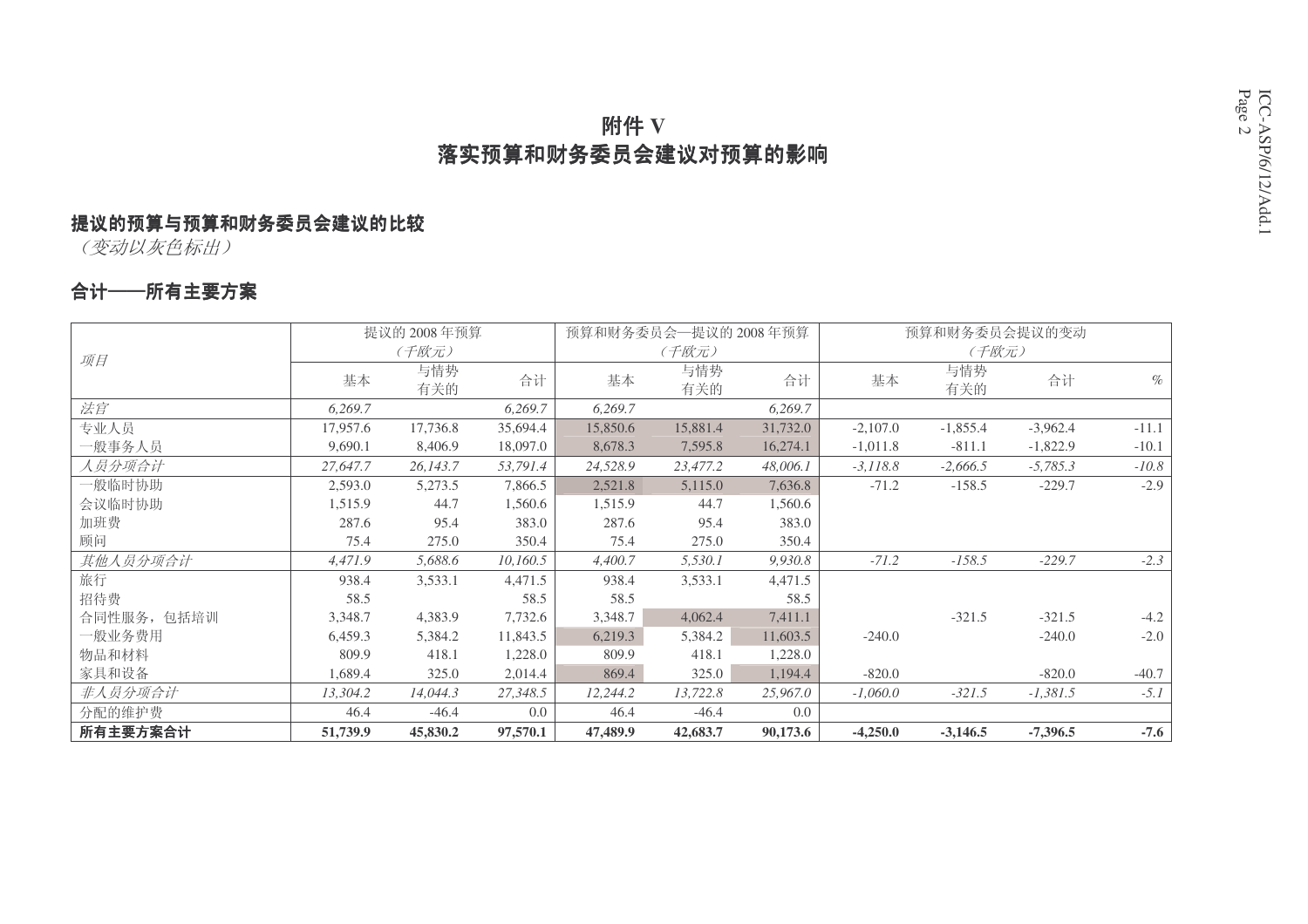|        |     | 提议的 2008年预算 |     | 预算和财务委员会—提议的 2008年预算 |     |     |    | 预算和财务委员会提议的变动 |    |        |
|--------|-----|-------------|-----|----------------------|-----|-----|----|---------------|----|--------|
| 项目     |     | 职位表         |     |                      | 职位表 |     |    | 职位表           |    |        |
|        | 基本  | 与情势         | 合计  | 基本                   | 与情势 | 合计  | 基本 | 与情势           | 合计 | %      |
|        |     | 有关的         |     |                      | 有关的 |     |    | 有关的           |    |        |
| 专业人员   | 164 | 186         | 350 | 162                  | 186 | 348 |    |               |    | $-0.6$ |
| 一般事务人员 | 169 | 160         | 329 | 168                  | 160 | 328 |    |               |    | $-0.3$ |
| 人员合计   | 333 | 346         | 679 | 330                  | 346 | 676 | -2 |               |    | $-0.4$ |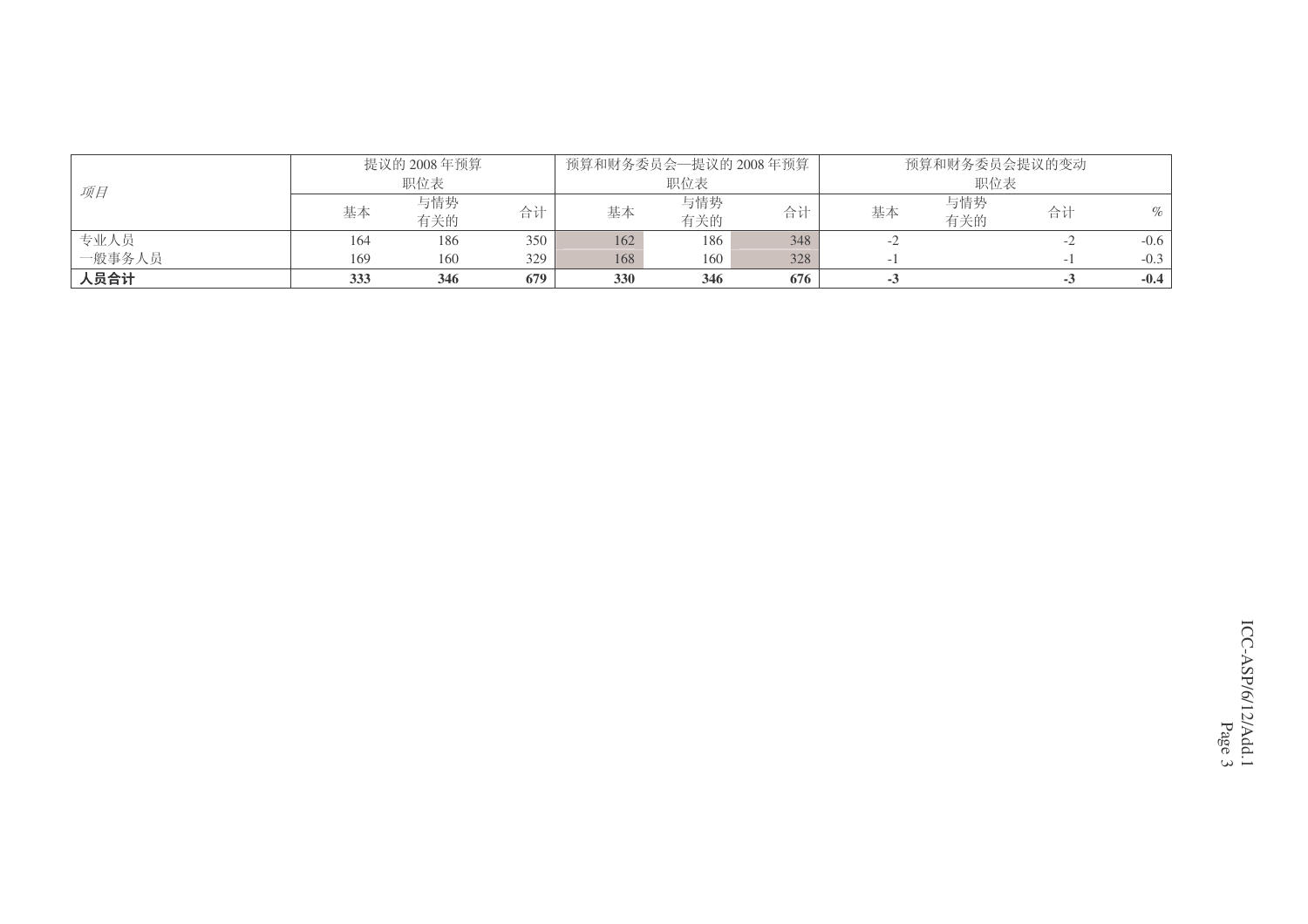(变动以灰色标出)

#### 1. 主要方案 I──司法部门

|             |          | 提议的 2008年预算 |          |         | 预算和财务委员会一提议的 2008年预算 |          |          | 预算和财务委员会提议的变动 |          |         |
|-------------|----------|-------------|----------|---------|----------------------|----------|----------|---------------|----------|---------|
| 项目          |          | (千欧元)       |          |         | (千欧元)                |          |          | (千欧元)         |          |         |
|             | 基本       | 与情势<br>有关的  | 合计       | 基本      | 与情势<br>有关的           | 合计       | 基本       | 与情势<br>有关的    | 合计       | $\%$    |
| 法官          | 6,269.7  |             | 6,269.7  | 6,269.7 |                      | 6,269.7  |          |               |          |         |
| 专业人员        | 2,440.0  | 386.9       | 2,826.9  | 2,106.7 | 333.9                | 2,440.6  | $-333.3$ | $-53.0$       | $-386.3$ | $-13.7$ |
| 一般事务人员      | 792.3    | 178.8       | 971.1    | 683.4   | 154.2                | 837.6    | $-108.9$ | $-24.6$       | $-133.5$ | $-13.7$ |
| 人员分项合计      | 3,232.3  | 565.7       | 3,798.0  | 2,612.2 | 488.1                | 3,278.2  | $-442.2$ | $-77.6$       | $-519.8$ | $-13.7$ |
| 一般临时协助      | 317.4    |             | 317.4    | 317.4   |                      | 317.4    |          |               |          |         |
| 顾问          | 26.4     |             | 26.4     | 26.4    |                      | 26.4     |          |               |          |         |
| 其他人员分项合计    | 343.8    |             | 343.8    | 343.8   |                      | 343.8    |          |               |          |         |
| 旅行          | 227.0    | 34.4        | 261.4    | 227.0   | 34.4                 | 261.4    |          |               |          |         |
| 招待费         | 11.0     |             | 11.0     | 11.0    |                      | 11.0     |          |               |          |         |
| 合同性服务, 包括培训 | 25.5     |             | 25.5     | 25.5    |                      | 25.5     |          |               |          |         |
| 一般业务费用      | 74.3     |             | 74.3     | 74.3    |                      | 74.3     |          |               |          |         |
| 物品和材料       | 5.0      |             | 5.0      | 5.0     |                      | 5.0      |          |               |          |         |
| 家具和设备       | 10.0     |             | 10.0     | 10.0    |                      | 10.0     |          |               |          |         |
| 非人员分项合计     | 352.8    | 34.4        | 387.2    | 352.8   | 34.4                 | 387.2    |          |               |          |         |
| 分配的维护费      | 133.5    | 13.5        | 147.0    | 133.5   | 13.5                 | 147.0    |          |               |          |         |
| 主要方案I合计     | 10,332.1 | 613.6       | 10,945.7 | 9,712.0 | 536.0                | 10,425.9 | $-442.2$ | $-77.6$       | $-519.8$ | $-4.7$  |

|        |    | 提议的 2008 年预算 |          | 预算和财务委员会—提议的 2008年预算 |            |    |    | 预算和财务委员会提议的变动 |    |      |
|--------|----|--------------|----------|----------------------|------------|----|----|---------------|----|------|
| 项目     |    | 职位表          |          |                      | 职位表        |    |    | 职位表           |    |      |
|        | 基本 | 与情势<br>有关的   | 合计       | 基本                   | 与情势<br>有关的 | 合计 | 基本 | 与情势<br>有关的    | 合计 | $\%$ |
| 专业人员   | 24 |              | $\sim$ 1 | 24                   |            | ້≀ |    |               |    |      |
| 一般事务人员 |    |              | 16       |                      |            | 16 |    |               |    |      |
| 人员合计   |    |              | 43       |                      |            | 43 |    |               |    |      |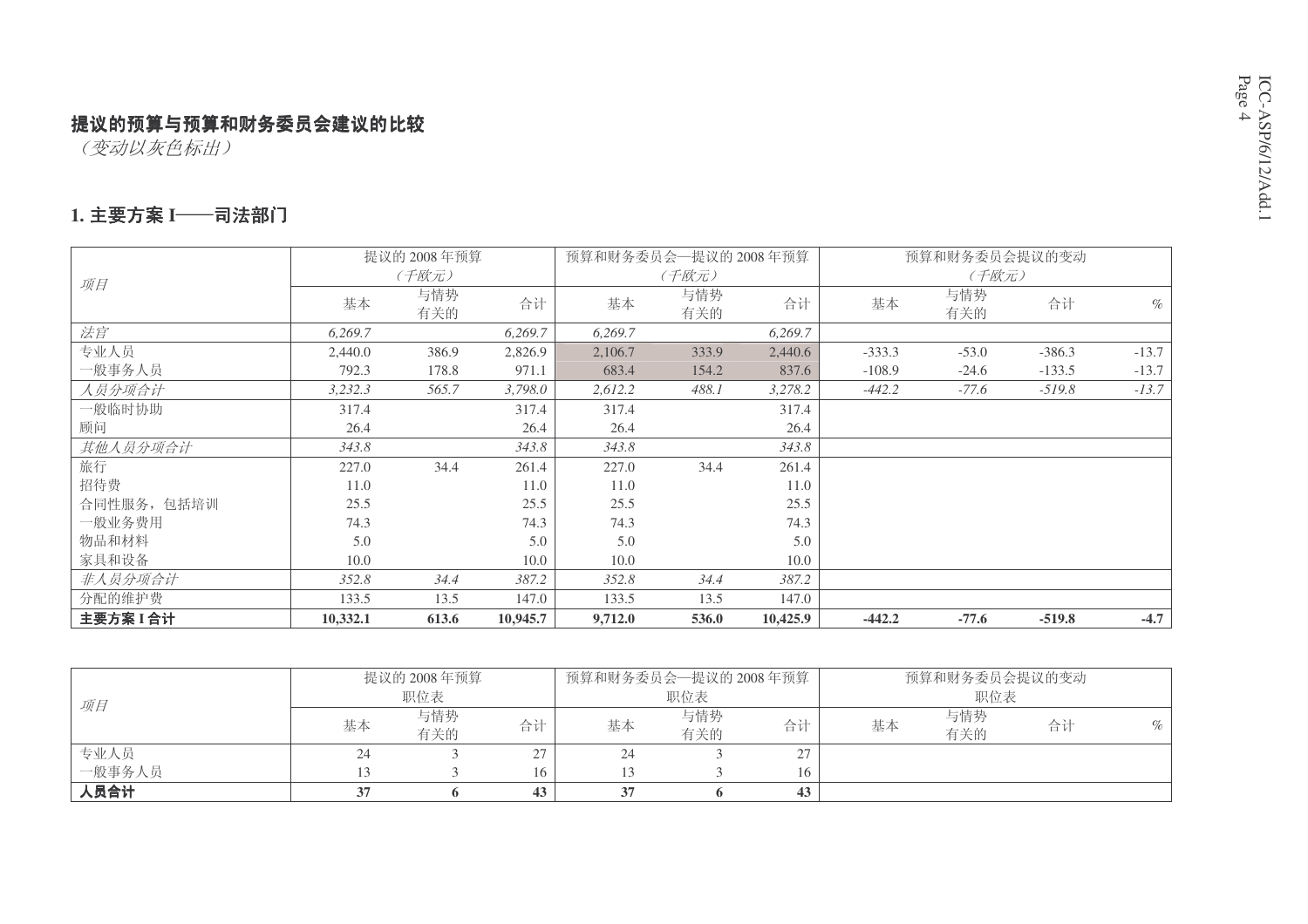(变动以灰色标出)

#### 1.1 方案 1100——院长会议

|             |         | 提议的 2008年预算      |         | 预算和财务委员会一提议的 2008年预算 |          | 预算和财务委员会提议的变动 |          |         |
|-------------|---------|------------------|---------|----------------------|----------|---------------|----------|---------|
| 项目          |         | (千欧元)            |         | (千欧元)                |          | (千欧元)         |          |         |
|             | 基本      | 与情势<br>合计<br>有关的 | 基本      | 与情势<br>合计<br>有关的     | 基本       | 与情势<br>有关的    | 合计       | $\%$    |
| 法官          | 1,259.0 | 1,259.0          | 1,259.0 | 1,259.0              |          |               |          |         |
| 专业人员        | 857.6   | 857.6            | 612.1   | 612.1                | $-245.5$ |               | $-245.5$ | $-28.6$ |
| 一般事务人员      | 315.5   | 315.5            | 222.5   | 222.5                | $-93.0$  |               | $-93.0$  | $-29.5$ |
| 人员分项合计      | 1,173.1 | 1,173.1          | 834.6   | 834.6                | $-338.5$ |               | $-338.5$ | $-28.9$ |
| 一般临时协助      | 66.6    | 66.6             | 66.6    | 66.6                 |          |               |          |         |
| 顾问          | 26.4    | 26.4             | 26.4    | 26.4                 |          |               |          |         |
| 其他人员分项合计    | 93.0    | 93.0             | 93.0    | 93.0                 |          |               |          |         |
| 旅行          | 100.9   | 100.9            | 100.9   | 100.9                |          |               |          |         |
| 招待费         | 10.0    | 10.0             | 10.0    | 10.0                 |          |               |          |         |
| 合同性服务, 包括培训 | 10.0    | 10.0             | 10.0    | 10.0                 |          |               |          |         |
| 一般业务费用      | 53.3    | 53.3             | 53.3    | 53.3                 |          |               |          |         |
| 物品和材料       | 5.0     | 5.0              | 5.0     | 5.0                  |          |               |          |         |
| 非人员分项合计     | 179.2   | 179.2            | 179.2   | 179.2                |          |               |          |         |
| 分配的维护费      | 46.9    | 46.9             | 46.9    | 46.9                 |          |               |          |         |
| 方案合计        | 2,751.2 | 2,751.2          | 2,412.7 | 2,412.7              | $-338.5$ |               | $-338.5$ | $-12.3$ |

|        |    | 提议的 2008年预算 |    |    | 预算和财务委员会—提议的 2008年预算 |    | 预算和财务委员会提议的变动 |            |    |     |
|--------|----|-------------|----|----|----------------------|----|---------------|------------|----|-----|
| 项目     |    | 职位表         |    |    | 职位表                  |    |               | 职位表        |    |     |
|        | 基本 | 与情势<br>有关的  | 合计 | 基本 | 与情势<br>有关的           | 合计 | 基本            | 与情势<br>有关的 | 合计 | OI. |
| 专业人员   |    |             |    |    |                      |    |               |            |    |     |
| 一般事务人员 |    |             |    |    |                      |    |               |            |    |     |
| 人员合计   |    |             | 13 |    |                      |    |               |            |    |     |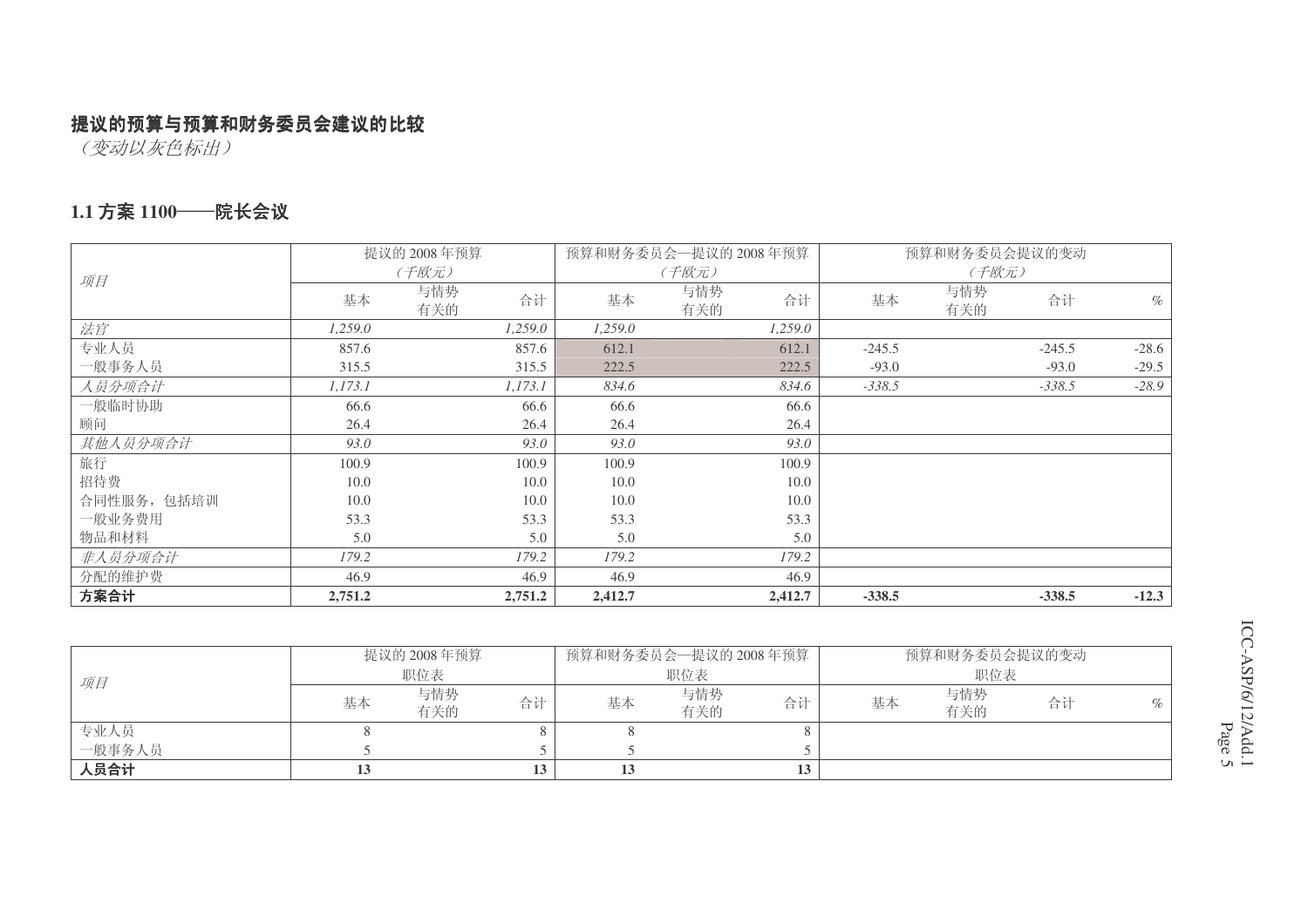(变动以灰色标出)

#### 1.2 方案 1200──分庭

|             |         | 提议的 2008年预算 |         |         | 预算和财务委员会—提议的 2008年预算 |         |          | 预算和财务委员会提议的变动 |          |         |
|-------------|---------|-------------|---------|---------|----------------------|---------|----------|---------------|----------|---------|
| 项目          |         | (千欧元)       |         |         | (千欧元)                |         |          | (千欧元)         |          |         |
|             | 基本      | 与情势<br>有关的  | 合计      | 基本      | 与情势<br>有关的           | 合计      | 基本       | 与情势<br>有关的    | 合计       | $\%$    |
| 法官          | 5,010.7 |             | 5,010.7 | 5,010.7 |                      | 5,010.7 |          |               |          |         |
| 专业人员        | 1,582.4 | 386.9       | 1,969.3 | 1,366.4 | 333.9                | 1,700.3 | $-216.0$ | $-53.0$       | $-269.0$ | $-13.7$ |
| 一般事务人员      | 476.8   | 178.8       | 655.6   | 411.2   | 154.2                | 565.4   | $-65.6$  | $-24.6$       | $-90.2$  | $-13.8$ |
| 人员分项合计      | 2,059.2 | 565.7       | 2,624.9 | 1,777.6 | 488.1                | 2,265.7 | $-281.6$ | $-77.6$       | $-359.2$ | $-13.7$ |
| 一般临时协助      | 250.8   |             | 250.8   | 250.8   |                      | 250.8   |          |               |          |         |
| 其他人员分项合计    | 250.8   |             | 250.8   | 250.8   |                      | 250.8   |          |               |          |         |
| 旅行          | 126.1   | 34.4        | 160.5   | 126.1   | 34.4                 | 160.5   |          |               |          |         |
| 招待费         | 1.0     |             | 1.0     | 1.0     |                      | 1.0     |          |               |          |         |
| 合同性服务, 包括培训 | 15.5    |             | 15.5    | 15.5    |                      | 15.5    |          |               |          |         |
| 一般业务费用      | 21.0    |             | 21.0    | 21.0    |                      | 21.0    |          |               |          |         |
| 家具和设备       | 10.0    |             | 10.0    | 10.0    |                      | 10.0    |          |               |          |         |
| 非人员分项合计     | 173.6   | 34.4        | 208.0   | 173.6   | 34.4                 | 208.0   |          |               |          |         |
| 分配的维护费      | 86.6    | 13.5        | 100.1   | 86.6    | 13.5                 | 100.1   |          |               |          |         |
| 方案合计        | 7,580.9 | 613.6       | 8,194.5 | 7,299.3 | 536.0                | 7,835.3 | $-281.6$ | $-77.6$       | $-359.2$ | $-4.4$  |

|        |    | 提议的 2008年预算 | 预算和财务委员会一提议的 2008年预算 |     |            |    | 预算和财务委员会提议的变动 |            |    |   |
|--------|----|-------------|----------------------|-----|------------|----|---------------|------------|----|---|
| 项目     |    | 职位表         |                      |     | 职位表        |    |               | 职位表        |    |   |
|        | 基本 | 与情势<br>有关的  | 合计                   | 基本  | 与情势<br>有关的 | 合计 | 基本            | 与情势<br>有关的 | 合计 | % |
| 专业人员   |    |             | 10).                 | 16. |            | 19 |               |            |    |   |
| 一般事务人员 |    |             |                      |     |            |    |               |            |    |   |
| 人员合计   | 24 |             | 30                   | 24  |            | 30 |               |            |    |   |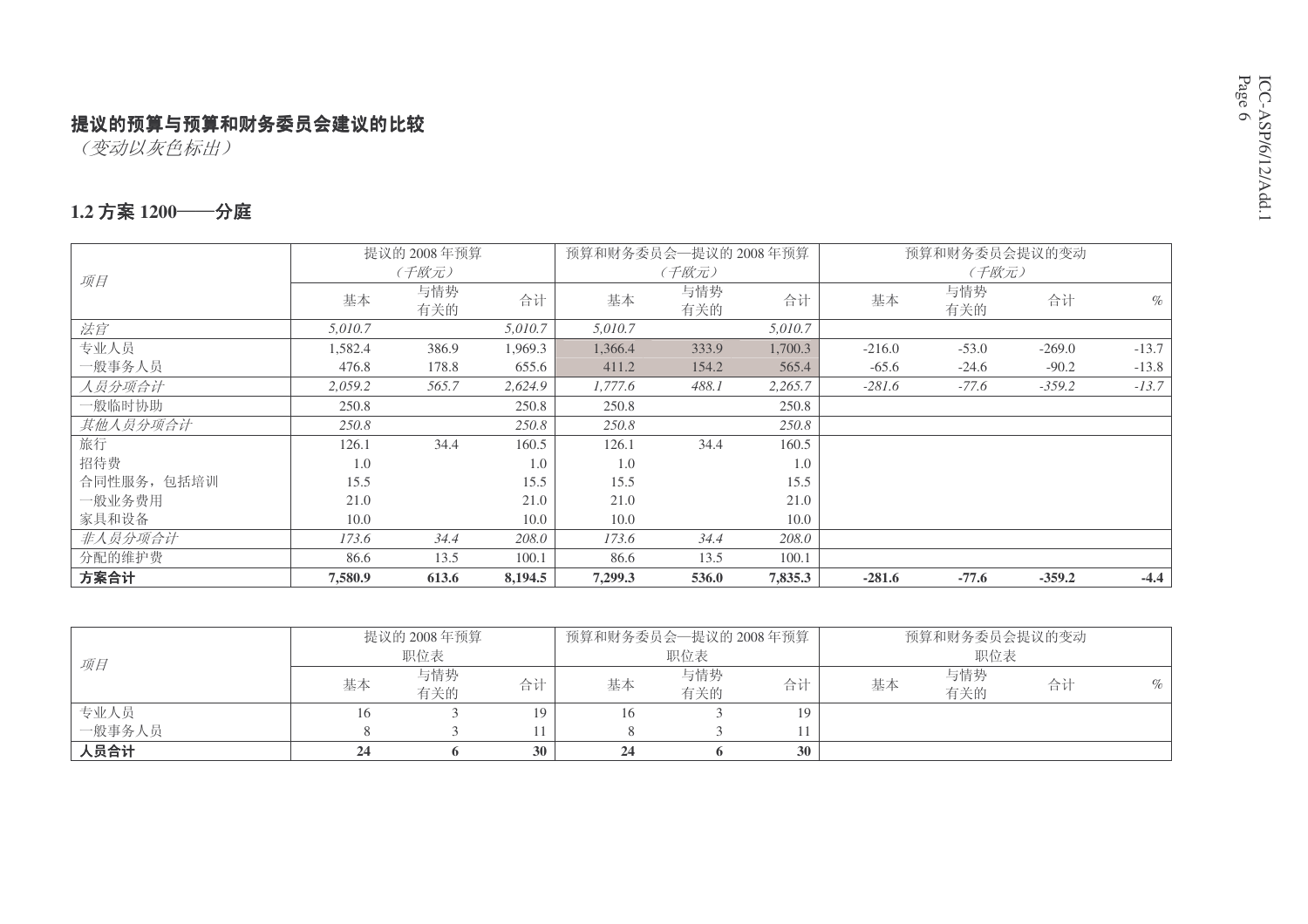(变动以灰色标出)

#### 2. 主要方案 II──检察官办公室

|             |         | 提议的 2008年预算 |          |         | 预算和财务委员会—提议的 2008年预算 |          |          | 预算和财务委员会提议的变动 |            |         |
|-------------|---------|-------------|----------|---------|----------------------|----------|----------|---------------|------------|---------|
| 项目          |         | (千欧元)       |          |         | (千欧元)                |          |          | (千欧元)         |            |         |
|             | 基本      | 与情势<br>有关的  | 合计       | 基本      | 与情势<br>有关的           | 合计       | 基本       | 与情势<br>有关的    | 合计         | $\%$    |
| 专业人员        | 3,689.4 | 10,622.6    | 14,312.0 | 3,185.7 | 9,523.2              | 12,708.9 | $-503.7$ | $-1,099.4$    | $-1,603.1$ | $-11.2$ |
| 一般事务人员      | 977.4   | 2,707.2     | 3,684.6  | 890.7   | 2,467.2              | 3,357.9  | $-86.7$  | $-240.0$      | $-326.7$   | $-8.9$  |
| 人员分项合计      | 4,666.8 | 13,329.8    | 17,996.6 | 4,076.4 | 11,990.4             | 16,066.8 | $-590.4$ | $-1,339.4$    | $-1,929.8$ | $-10.7$ |
| 一般临时协助      | 40.5    | 3,513.6     | 3,554.1  | 40.5    | 3,513.6              | 3,554.1  |          |               |            |         |
| 加班费         | 15.0    |             | 15.0     | 15.0    |                      | 15.0     |          |               |            |         |
| 顾问          |         | 67.8        | 67.8     |         | 67.8                 | 67.8     |          |               |            |         |
| 其他人员分项合计    | 55.5    | 3,581.4     | 3,636.9  | 55.5    | 3,581.4              | 3,636.9  |          |               |            |         |
| 旅行          | 180.0   | 1,812.7     | 1,992.7  | 180.0   | 1,812.7              | 1,992.7  |          |               |            |         |
| 招待费         | 10.0    |             | 10.0     | 10.0    |                      | 10.0     |          |               |            |         |
| 合同性服务, 包括培训 | 51.2    | 309.5       | 360.7    | 51.2    | 309.5                | 360.7    |          |               |            |         |
| 一般业务费用      |         | 274.6       | 274.6    |         | 274.6                | 274.6    |          |               |            |         |
| 物品和材料       | 53.0    | 48.0        | 101.0    | 53.0    | 48.0                 | 101.0    |          |               |            |         |
| 家具和设备       |         | 30.0        | 30.0     |         | 30.0                 | 30.0     |          |               |            |         |
| 非人员分项合计     | 294.2   | 2,474.8     | 2,769.0  | 294.2   | 2,474.8              | 2,769.0  |          |               |            |         |
| 分配的维护费      | 219.6   | 508.9       | 728.5    | 219.6   | 508.9                | 728.5    |          |               |            |         |
| 主要方案II合计    | 5,236.1 | 19,894.9    | 25,131.0 | 4,645.7 | 18,555.5             | 23,201.2 | $-590.4$ | $-1,339.4$    | $-1,929.8$ | $-7.7$  |

|        |    | 提议的 2008年预算 |     |    | 预算和财务委员会—提议的 2008年预算 |     |    | 预算和财务委员会提议的变动 |    |                             |
|--------|----|-------------|-----|----|----------------------|-----|----|---------------|----|-----------------------------|
| 项目     |    | 职位表         |     |    | 职位表                  |     |    | 职位表           |    |                             |
|        | 基本 | 与情势         | 合计  | 基本 | 与情势                  | 合计  | 基本 | 与情势           | 合计 | $\mathcal{O}_{\mathcal{D}}$ |
|        |    | 有关的         |     |    | 有关的                  |     |    | 有关的           |    |                             |
| 专业人员   |    | 110         | 141 |    | 110                  | 141 |    |               |    |                             |
| 一般事务人员 |    | 48          | 65  |    | 48                   | 65  |    |               |    |                             |
| 人员合计   | 48 | 158         | 206 | 48 | 158                  | 206 |    |               |    |                             |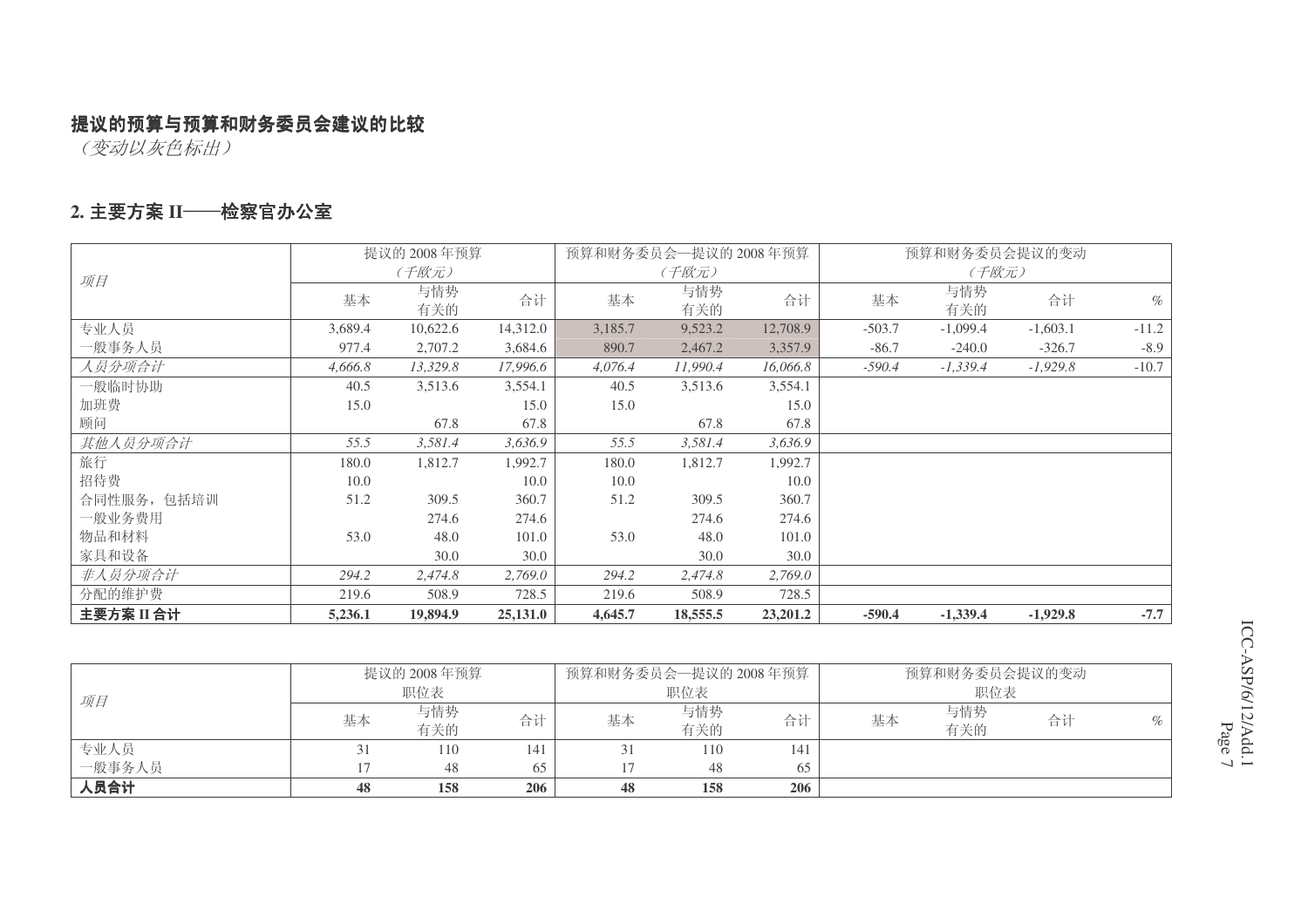(变动以灰色标出)

#### 2.1 方案 2100──检察官

|             |         | 提议的 2008年预算 |         | 预算和财务委员会—提议的 2008年预算 |            |         |          | 预算和财务委员会提议的变动 |          |         |
|-------------|---------|-------------|---------|----------------------|------------|---------|----------|---------------|----------|---------|
| 项目          |         | (千欧元)       |         |                      | (千欧元)      |         |          | (千欧元)         |          |         |
|             | 基本      | 与情势<br>有关的  | 合计      | 基本                   | 与情势<br>有关的 | 合计      | 基本       | 与情势<br>有关的    | 合计       | $\%$    |
| 专业人员        | 2,042.4 | 366.3       | 2,408.7 | 1,860.8              | 290.9      | 2,151.7 | $-181.6$ | $-75.4$       | $-257.0$ | $-10.7$ |
| 一般事务人员      | 639.0   | 620.4       | 1,259.4 | 582.3                | 565.4      | 1,147.7 | $-56.7$  | $-55.0$       | $-111.7$ | $-8.9$  |
| 人员分项合计      | 2,681.4 | 986.7       | 3,668.1 | 2,443.1              | 856.3      | 3,299.4 | $-238.3$ | $-130.4$      | $-368.7$ | $-10.1$ |
| 一般临时协助      | 40.5    | 1,385.1     | 1,425.6 | 40.5                 | 1,385.1    | 1,425.6 |          |               |          |         |
| 加班费         | 15.0    |             | 15.0    | 15.0                 |            | 15.0    |          |               |          |         |
| 顾问          |         | 67.8        | 67.8    |                      | 67.8       | 67.8    |          |               |          |         |
| 其他人员分项合计    | 55.5    | 1,452.9     | 1,508.4 | 55.5                 | 1,452.9    | 1,508.4 |          |               |          |         |
| 旅行          | 98.8    | 346.9       | 445.7   | 98.8                 | 346.9      | 445.7   |          |               |          |         |
| 招待费         | 10.0    |             | 10.0    | 10.0                 |            | 10.0    |          |               |          |         |
| 合同性服务, 包括培训 | 51.2    | 249.5       | 300.7   | 51.2                 | 249.5      | 300.7   |          |               |          |         |
| 一般业务费用      |         | 10.0        | 10.0    |                      | 10.0       | 10.0    |          |               |          |         |
| 物品和材料       | 53.0    | 28.0        | 81.0    | 53.0                 | 28.0       | 81.0    |          |               |          |         |
| 家具和设备       |         | 30.0        | 30.0    |                      | 30.0       | 30.0    |          |               |          |         |
| 非人员分项合计     | 213.0   | 664.4       | 877.4   | 213.0                | 664.4      | 877.4   |          |               |          |         |
| 分配的维护费      | 137.4   | 48.3        | 185.7   | 137.4                | 48.3       | 185.7   |          |               |          |         |
| 方案合计        | 3,087.3 | 3,152.3     | 6,239.6 | 2,849.0              | 3,021.9    | 5,870.9 | $-238.3$ | $-130.4$      | $-368.7$ | $-5.9$  |

|        |    | 提议的 2008年预算 |    | 预算和财务委员会—提议的 2008年预算 |     |     | 预算和财务委员会提议的变动 |     |     |
|--------|----|-------------|----|----------------------|-----|-----|---------------|-----|-----|
| 项目     |    | 职位表         |    |                      | 职位表 |     |               | 职位表 |     |
|        | 基本 | 与情势         | 合计 |                      | 基本  | 与情势 | 合计            | 基本  | 与情势 |
|        |    | 有关的         |    |                      |     | 有关的 |               |     | 有关的 |
| 专业人员   |    |             | 23 | 19                   |     |     |               |     |     |
| 一般事务人员 |    |             | 22 |                      |     | ົາ  |               |     |     |
| 人员合计   | 30 |             | 45 | 30                   | 15  | 45  |               |     |     |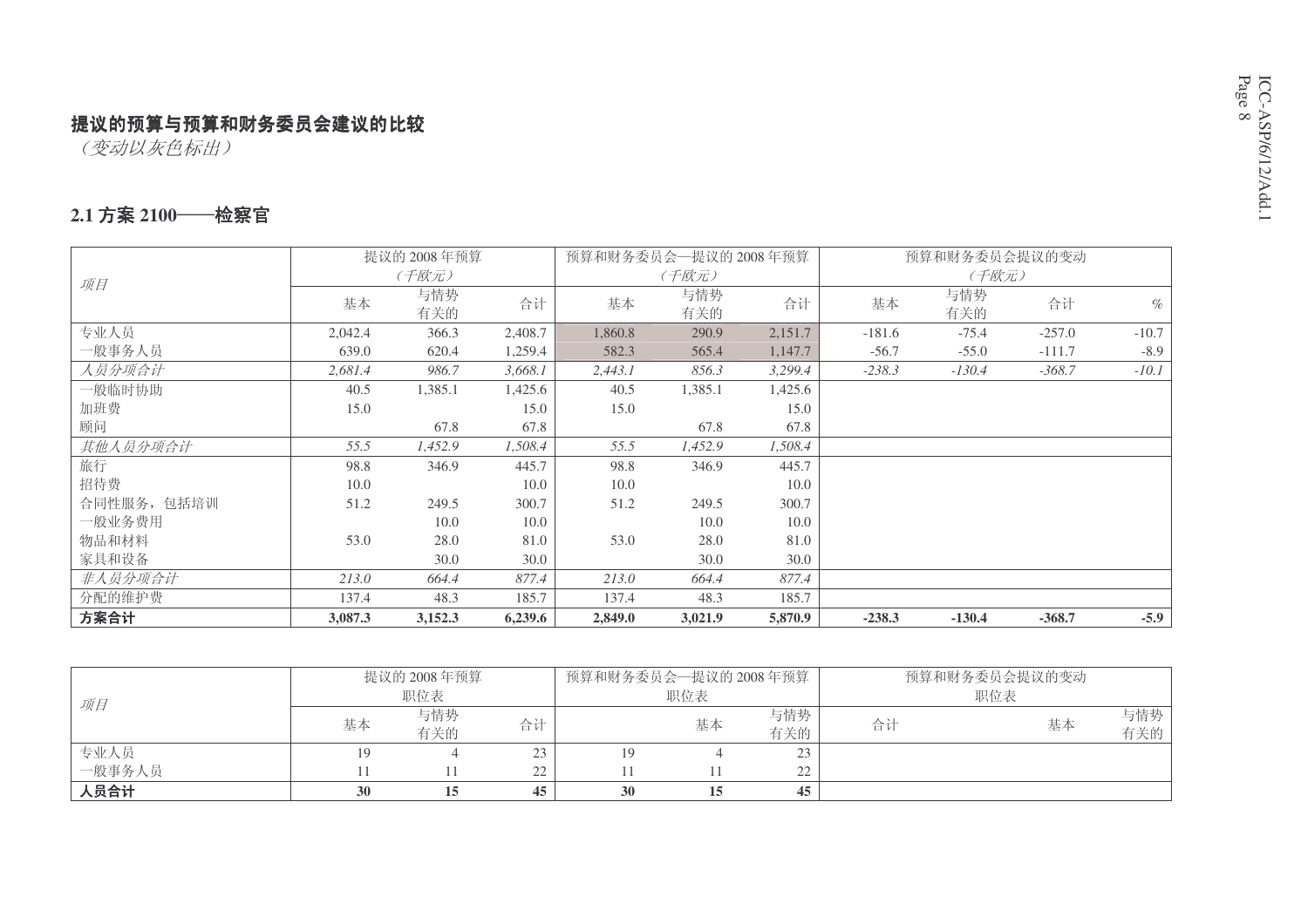(变动以灰色标出)

#### 2.2 方案 2200──**笸辖权、互补和合作司**

|         |       | 提议的 2008年预算 |         | 预算和财务委员会—提议的 2008年预算 |            |         | 预算和财务委员会提议的变动 |            |          |        |
|---------|-------|-------------|---------|----------------------|------------|---------|---------------|------------|----------|--------|
| 项目      |       | (千欧元)       |         |                      | (千欧元)      |         |               | (千欧元)      |          |        |
|         | 基本    | 与情势<br>有关的  | 合计      | 基本                   | 与情势<br>有关的 | 合计      | 基本            | 与情势<br>有关的 | 合计       | $\%$   |
| 专业人员    | 716.4 | 812.9       | 1.529.3 | 652.7                | 740.6      | 1,393.3 | $-63.7$       | $-72.3$    | $-136.0$ | $-8.9$ |
| 一般事务人员  | 112.8 |             | 112.8   | 102.8                |            | 102.8   | $-10.0$       |            | $-10.0$  | $-8.9$ |
| 人员分项合计  | 829.2 | 812.9       | 1.642.1 | 755.5                | 740.6      | 1.496.1 | $-73.7$       | $-72.3$    | $-146.0$ | $-8.9$ |
| 旅行      | 45.7  | 264.8       | 310.5   | 45.7                 | 264.8      | 310.5   |               |            |          |        |
| 非人员分项合计 | 45.7  | 264.8       | 310.5   | 45.7                 | 264.8      | 310.5   |               |            |          |        |
| 分配的维护费  | 36.6  | 25.8        | 62.4    | 36.6                 | 25.8       | 62.4    |               |            |          |        |
| 方案合计    | 911.5 | 1,103.5     | 2,015.0 | 837.8                | 1,031.2    | 1,869.0 | $-73.7$       | $-72.3$    | $-146.0$ | $-7.2$ |

|        |    | 提议的 2008 年预算 |    | 预算和财务委员会—提议的 2008年预算 |            |    |    | 预算和财务委员会提议的变动 |    |   |
|--------|----|--------------|----|----------------------|------------|----|----|---------------|----|---|
| 项目     |    | 职位表          |    |                      | 职位表        |    |    | 职位表           |    |   |
|        | 基本 | 与情势<br>有关的   | 合计 | 基本                   | 与情势<br>有关的 | 合计 | 基本 | 与情势<br>有关的    | 合计 | % |
| 专业人员   |    |              | 14 |                      |            |    |    |               |    |   |
| 一般事务人员 |    |              |    |                      |            |    |    |               |    |   |
| 人员合计   |    |              | 16 |                      |            | 16 |    |               |    |   |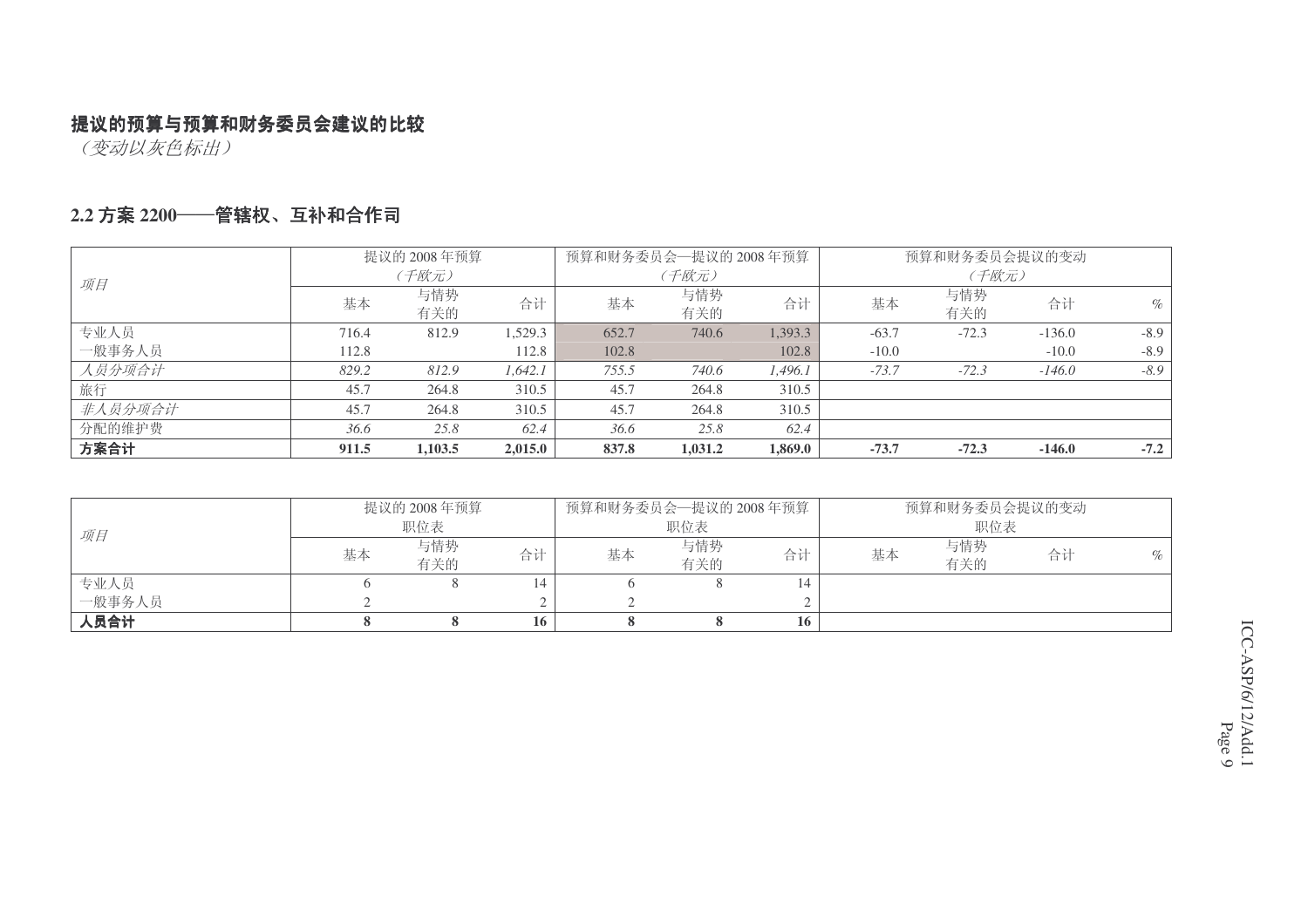(变动以灰色标出)

#### 2.3 方案 2300──调查司

|             |       | 提议的 2008年预算 |          | 预算和财务委员会一提议的 2008年预算 |            |          |          | 预算和财务委员会提议的变动 |            |         |
|-------------|-------|-------------|----------|----------------------|------------|----------|----------|---------------|------------|---------|
| 项目          |       | (千欧元)       |          |                      | (千欧元)      |          |          | (千欧元)         |            |         |
|             | 基本    | 与情势<br>有关的  | 合计       | 基本                   | 与情势<br>有关的 | 合计       | 基本       | 与情势<br>有关的    | 合计         | $\%$    |
| 专业人员        | 480.7 | 7,150.4     | 7,631.1  | 262.2                | 6,482.6    | 6,744.8  | $-218.5$ | $-667.8$      | $-886.3$   | $-11.6$ |
| 一般事务人员      | 112.8 | 1,692.0     | 1,804.8  | 102.8                | 1,542.0    | 1,644.8  | $-10.0$  | $-150.0$      | $-160.0$   | $-8.9$  |
| 人员分项合计      | 593.5 | 8,842.4     | 9,435.9  | 365.0                | 8,024.6    | 8,389.6  | $-228.5$ | $-817.8$      | $-1,046.3$ | $-11.1$ |
| 一般临时协助      |       | 1,909.0     | 1,909.0  |                      | 1.909.0    | 1,909.0  |          |               |            |         |
| 其他人员分项合计    |       | 1.909.0     | 1.909.0  |                      | 1.909.0    | 1.909.0  |          |               |            |         |
| 旅行          | 7.4   | 1,076.0     | 1,083.4  | 7.4                  | 1,076.0    | 1,083.4  |          |               |            |         |
| 合同性服务, 包括培训 |       | 60.0        | 60.0     |                      | 60.0       | 60.0     |          |               |            |         |
| 一般业务费用      |       | 264.6       | 264.6    |                      | 264.6      | 264.6    |          |               |            |         |
| 物品和材料       |       | 20.0        | 20.0     |                      | 20.0       | 20.0     |          |               |            |         |
| 非人员分项合计     | 7.4   | 1,420.6     | 1,428.0  | 7.4                  | 1,420.6    | 1,428.0  |          |               |            |         |
| 分配的维护费      | 22.7  | 341.5       | 364.2    | 22.7                 | 341.5      | 364.2    |          |               |            |         |
| 方案合计        | 623.6 | 12,513.5    | 13,137.1 | 395.1                | 11,695.7   | 12,090.8 | $-228.5$ | $-817.8$      | $-1.046.3$ | $-8.0$  |

|        |    | 提议的 2008年预算 |     | 预算和财务委员会—提议的 2008年预算 |            |     | 预算和财务委员会提议的变动 |            |    |   |
|--------|----|-------------|-----|----------------------|------------|-----|---------------|------------|----|---|
| 项目     |    | 职位表         |     |                      | 职位表        |     |               | 职位表        |    |   |
|        | 基本 | 与情势<br>有关的  | 合计  | 基本                   | 与情势<br>有关的 | 合计  | 基本            | 与情势<br>有关的 | 合计 | % |
| 专业人员   |    | 76          | 79  |                      | 76         | 79  |               |            |    |   |
| 一般事务人员 |    | 30          | 32  |                      | 30         | 32  |               |            |    |   |
| 人员合计   |    | 106         | 111 |                      | <b>106</b> | 111 |               |            |    |   |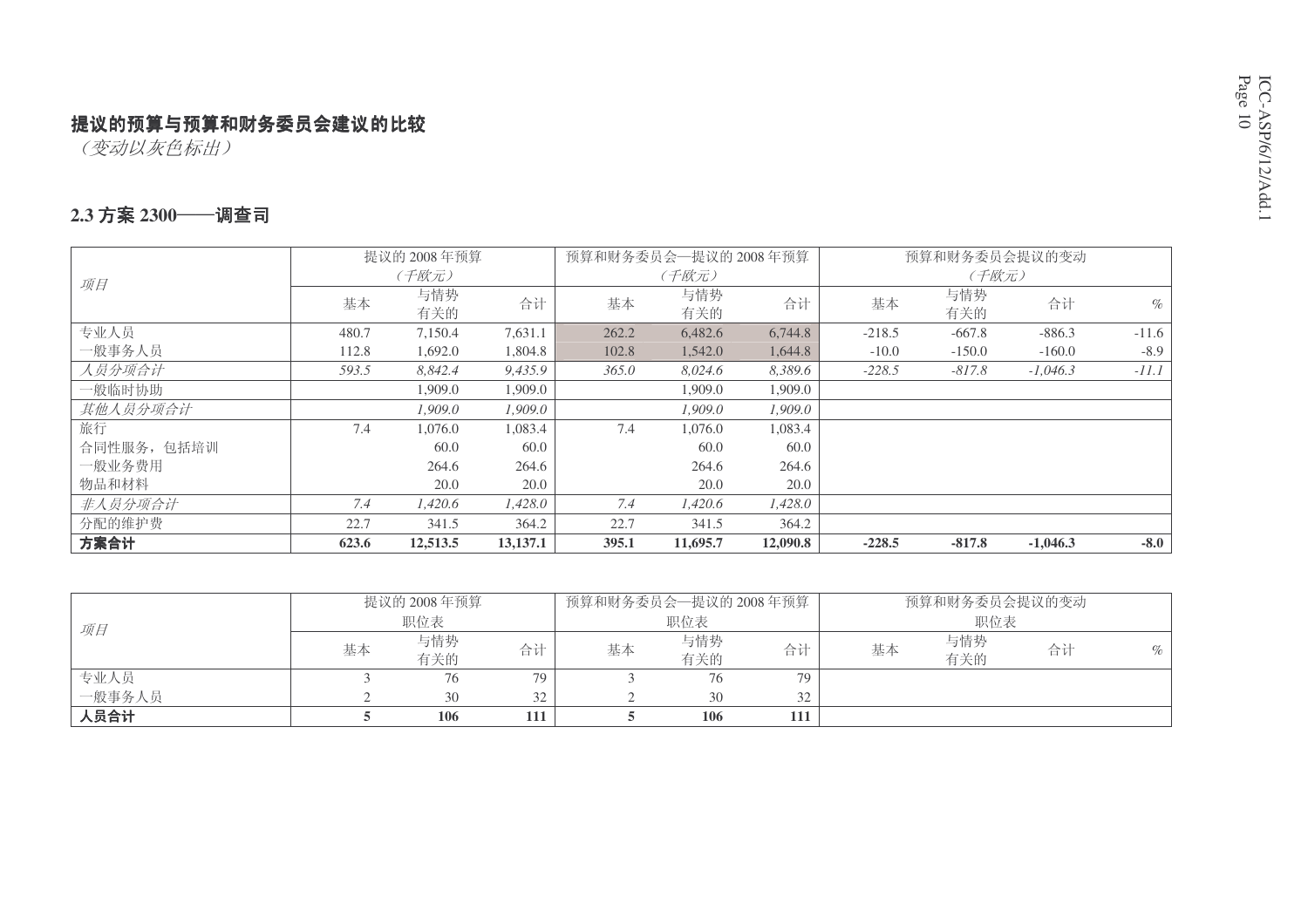(变动以灰色标出)

#### 2.4 方案 2400——起诉司

|          |       | 提议的 2008年预算 |         | 预算和财务委员会一提议的 2008年预算 |            |         |         | 预算和财务委员会提议的变动 |          |         |
|----------|-------|-------------|---------|----------------------|------------|---------|---------|---------------|----------|---------|
| 项目       |       | (千欧元)       |         |                      | (千欧元)      |         |         | (千欧元)         |          |         |
|          | 基本    | 与情势<br>有关的  | 合计      | 基本                   | 与情势<br>有关的 | 合计      | 基本      | 与情势<br>有关的    | 合计       | $\%$    |
| 专业人员     | 449.9 |             | 2,742.9 | 410.0                |            | 2,419.1 | $-39.9$ | $-283.9$      | $-323.8$ | $-11.8$ |
|          |       | 2,293.0     |         |                      | 2,009.1    |         |         |               |          |         |
| 一般事务人员   | 112.8 | 394.8       | 507.6   | 102.8                | 359.8      | 462.6   | $-10.0$ | $-35.0$       | $-45.0$  | $-8.9$  |
| 人员分项合计   | 562.7 | 2,687.8     | 3,250.5 | 512.8                | 2,368.9    | 2,881.7 | $-49.9$ | $-318.9$      | $-368.8$ | $-11.3$ |
| 一般临时协助   |       | 219.5       | 219.5   |                      | 219.5      | 219.5   |         |               |          |         |
| 其他人员分项合计 |       | 219.5       | 219.5   |                      | 219.5      | 219.5   |         |               |          |         |
| 旅行       | 28.1  | 125.0       | 153.1   | 28.1                 | 125.0      | 153.1   |         |               |          |         |
| 非人员分项合计  | 28.1  | 125.0       | 153.1   | 28.1                 | 125.0      | 153.1   |         |               |          |         |
| 分配的维护费   | 22.9  | 93.3        | 116.2   | 22.9                 | 93.3       | 116.2   |         |               |          |         |
| 方案合计     | 613.7 | 3,125.6     | 3,739.3 | 563.8                | 2,806.7    | 3,370.5 | $-49.9$ | $-318.9$      | $-368.8$ | $-9.9$  |

|        |    | 提议的 2008年预算 |          | 预算和财务委员会一提议的 2008年预算 |            |          |    | 预算和财务委员会提议的变动 |    |      |
|--------|----|-------------|----------|----------------------|------------|----------|----|---------------|----|------|
| 项目     |    | 职位表         |          |                      | 职位表        |          |    | 职位表           |    |      |
|        | 基本 | 与情势<br>有关的  | 合计       | 基本                   | 与情势<br>有关的 | 合计       | 基本 | 与情势<br>有关的    | 合计 | $\%$ |
| 专业人员   |    | 22          | 25       |                      | 22         | 25<br>رے |    |               |    |      |
| 一般事务人员 |    |             | $\Omega$ |                      |            |          |    |               |    |      |
| 人员合计   |    | 29          | 34       |                      | 29         | 34       |    |               |    |      |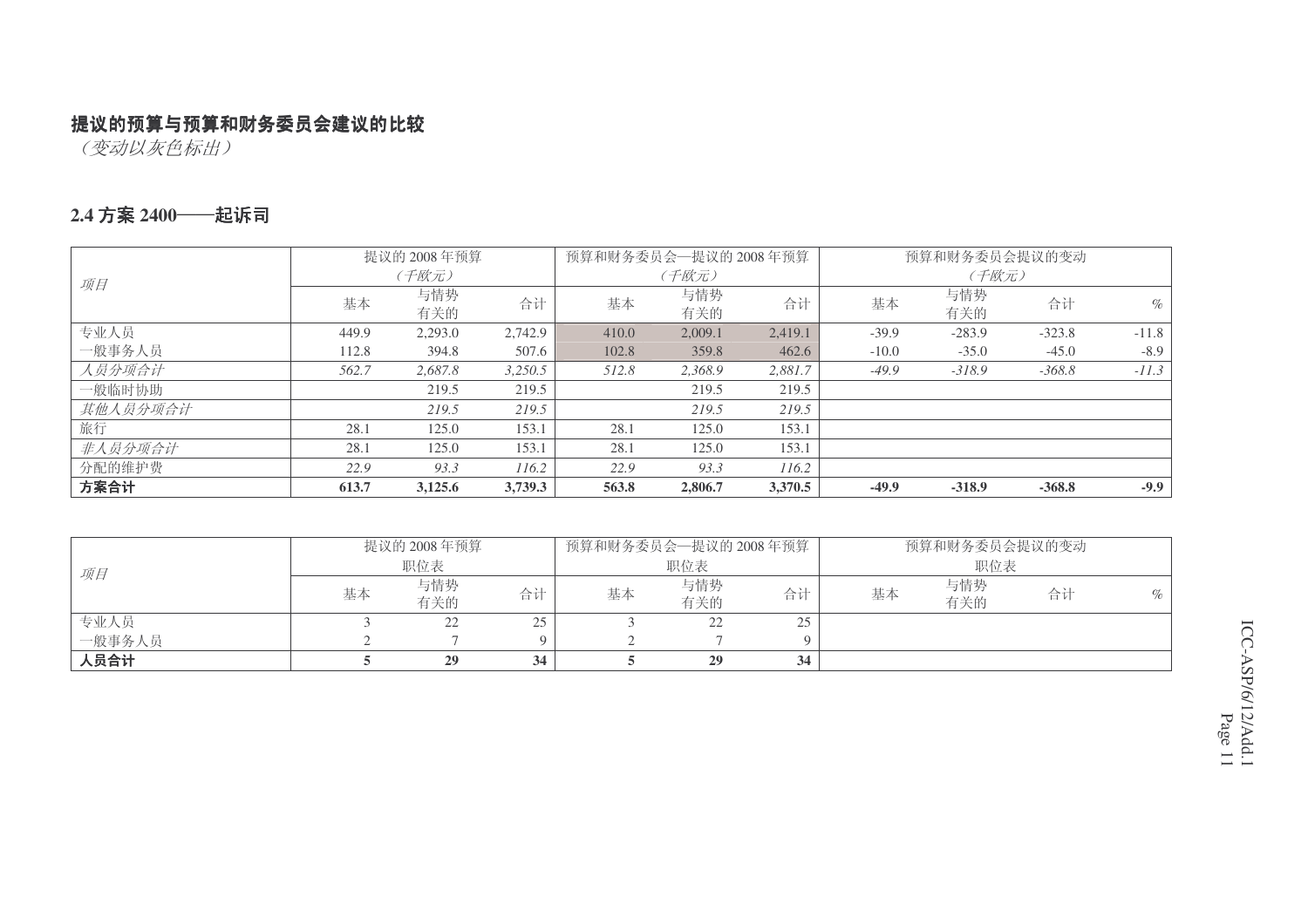(变动以灰色标出)

#### 3. 主要方案 III<del>——</del>书记官处

|             |          | 提议的 2008年预算 |          |          | 预算和财务委员会一提议的 2008年预算 |          |            | 预算和财务委员会提议的变动 |            |         |
|-------------|----------|-------------|----------|----------|----------------------|----------|------------|---------------|------------|---------|
| 项目          |          | (千欧元)       |          |          | (千欧元)                |          |            | (千欧元)         |            |         |
|             | 基本       | 与情势<br>有关的  | 合计       | 基本       | 与情势<br>有关的           | 合计       | 基本         | 与情势<br>有关的    | 合计         | $\%$    |
| 专业人员        | 10,652.0 | 6,623.2     | 17,275.2 | 9,577.2  | 5,972.2              | 15,549.4 | $-1,074.8$ | $-651.0$      | $-1,725.8$ | $-10.0$ |
| 一般事务人员      | 7,413.4  | 5,520.9     | 12,934.3 | 6,710.6  | 4,974.4              | 11,685.0 | $-702.8$   | $-546.5$      | $-1,249.3$ | $-9.7$  |
| 人员分项合计      | 18,065.4 | 12,144.1    | 30,209.5 | 16,287.8 | 10,946.6             | 27,234.4 | $-1,777.6$ | $-1,197.5$    | $-2,975.1$ | $-9.8$  |
| 一般临时协助      | 1,239.4  | 1,656.4     | 2,895.8  | 1,304.1  | 1,497.9              | 2,802.0  | 64.7       | $-158.5$      | $-93.8$    | $-3.2$  |
| 会议临时协助      | 310.2    | 44.7        | 354.9    | 310.2    | 44.7                 | 354.9    |            |               |            |         |
| 加班费         | 202.6    | 95.4        | 298.0    | 202.6    | 95.4                 | 298.0    |            |               |            |         |
| 顾问          | 39.0     | 207.2       | 246.2    | 39.0     | 207.2                | 246.2    |            |               |            |         |
| 其他人员分项合计    | 1,791.2  | 2,003.7     | 3,794.9  | 1,855.9  | 1,845.2              | 3,701.1  | 64.7       | $-158.5$      | $-93.8$    | $-2.5$  |
| 旅行          | 230.9    | 1,561.6     | 1,792.5  | 228.3    | 1,561.6              | 1,789.9  | $-2.6$     |               | $-2.6$     | $-0.1$  |
| 招待费         | 10.0     |             | 10.0     | 10.0     |                      | 10.0     |            |               |            |         |
| 合同性服务, 包括培训 | 1,739.3  | 4,057.4     | 5,796.7  | 1,739.3  | 3,735.9              | 5,475.2  |            | $-321.5$      | $-321.5$   | $-5.5$  |
| 一般业务费用      | 5,355.9  | 5,109.6     | 10,465.5 | 5,355.9  | 5,109.6              | 10,465.5 |            |               |            |         |
| 物品和材料       | 687.8    | 370.1       | 1,057.9  | 687.8    | 370.1                | 1,057.9  |            |               |            |         |
| 家具和设备       | 596.3    | 295.0       | 891.3    | 596.3    | 295.0                | 891.3    |            |               |            |         |
| 非人员分项合计     | 8,620.2  | 11,393.7    | 20,013.9 | 8,617.6  | 11,072.2             | 19,689.8 | $-2.6$     | $-321.5$      | $-324.1$   | $-1.6$  |
| 分配的维护费      | $-371.8$ | $-571.0$    | $-942.8$ | $-371.8$ | $-571.0$             | $-942.8$ |            |               |            |         |
| 主要方案 III 合计 | 28,105.0 | 24,970.5    | 53,075.5 | 26,389.5 | 23,293.0             | 49,682.5 | $-1,715.5$ | $-1,677.5$    | $-3,393.0$ | $-6.4$  |

|        |     | 提议的 2008年预算 |     | 预算和财务委员会—提议的 2008年预算 |     |     | 预算和财务委员会提议的变动 |     |        |
|--------|-----|-------------|-----|----------------------|-----|-----|---------------|-----|--------|
| 项目     |     | 职位表         |     |                      | 职位表 |     |               | 职位表 |        |
|        | 基本  | 与情势         | 合计  |                      | 基本  | 与情势 | 合计            | 基本  | 与情势    |
|        |     | 有关的         |     |                      |     | 有关的 |               |     | 有关的    |
| 专业人员   | 99  | 72          | 171 | 98                   | 1 Z | 170 |               |     | $-0.6$ |
| 一般事务人员 | 131 | 109         | 240 | 131                  | 109 | 240 |               |     |        |
| 人员合计   | 230 | 181         | 411 | 229                  | 181 | 410 |               |     | $-0.2$ |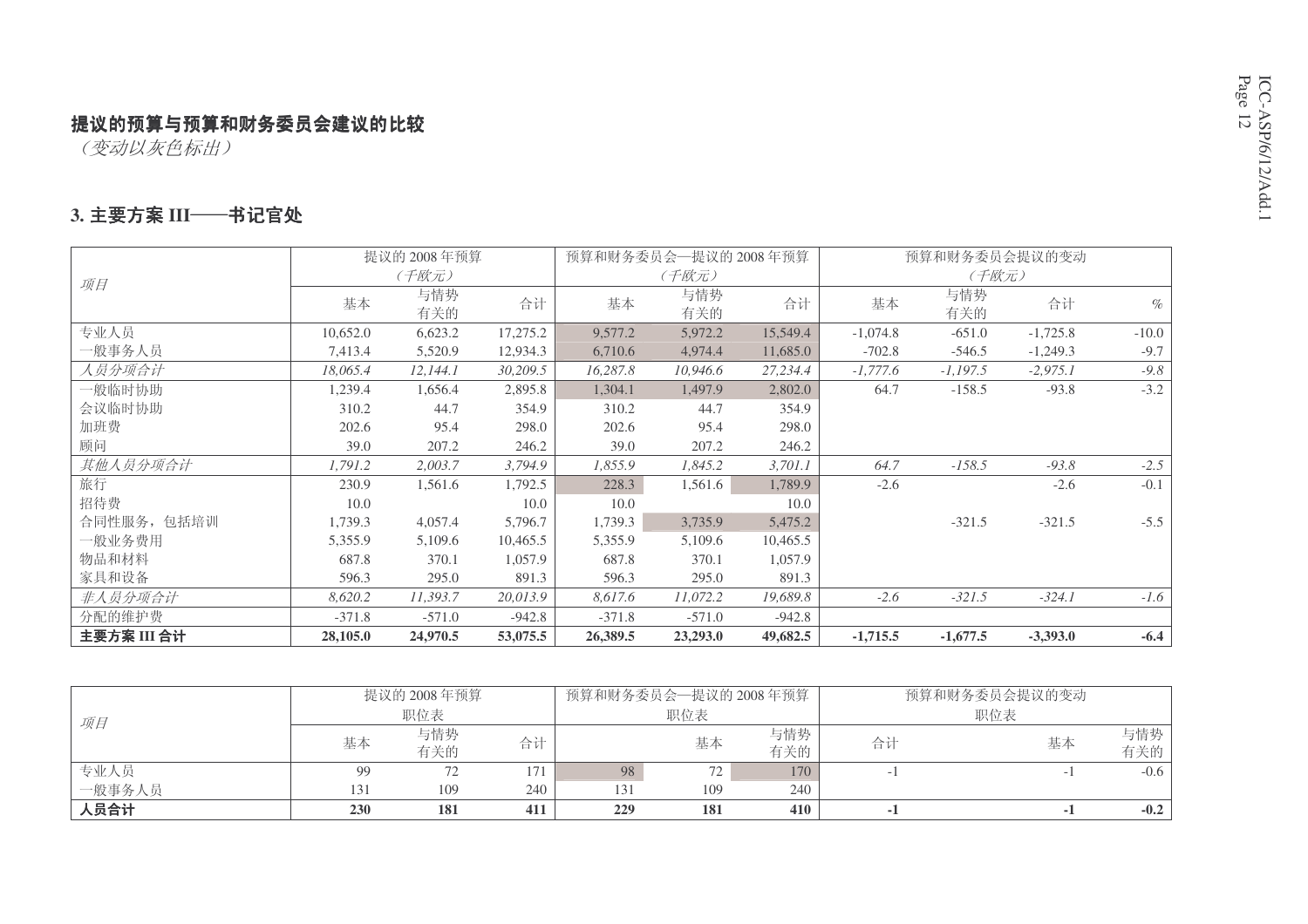(变动以灰色标出)

#### 3.1 方案 3100──书记官长办公室

|            |         | 提议的 2008年预算 |         | 预算和财务委员会一提议的 2008年预算 |            |         |          | 预算和财务委员会提议的变动 |          |         |
|------------|---------|-------------|---------|----------------------|------------|---------|----------|---------------|----------|---------|
| 项目         |         | (千欧元)       |         |                      | (千欧元)      |         |          | (千欧元)         |          |         |
|            | 基本      | 与情势<br>有关的  | 合计      | 基本                   | 与情势<br>有关的 | 合计      | 基本       | 与情势<br>有关的    | 合计       | $\%$    |
| 法官         |         |             |         |                      |            |         |          |               |          |         |
| 专业人员       | 2,306.6 | 389.3       | 2,695.9 | 2,023.7              | 321.3      | 2,345.0 | $-282.9$ | $-68.0$       | $-350.9$ | $-13.0$ |
| 一般事务人员     | 2,424.6 | 1,321.9     | 3,746.5 | 2,209.5              | 1,241.5    | 3,451.0 | $-215.1$ | $-80.4$       | $-295.5$ | $-7.9$  |
| 人员分项合计     | 4,731.2 | 1,711.2     | 6,442.4 | 4,233.2              | 1,562.8    | 5,796.0 | $-498.0$ | $-148.4$      | $-646.4$ | $-10.0$ |
| 一般临时协助     | 891.4   | 20.9        | 912.3   | 956.1                | 20.9       | 977.0   | 64.7     |               | 64.7     | 7.1     |
| 加班费        | 132.6   | 37.4        | 170.0   | 132.6                | 37.4       | 170.0   |          |               |          |         |
| 其他人员分项合计   | 1,024.0 | 58.3        | 1,082.3 | 1,088.7              | 58.3       | 1,147.0 | 64.7     |               | 64.7     | 6.0     |
| 旅行         | 52.3    | 567.2       | 619.5   | 52.3                 | 567.2      | 619.5   |          |               |          |         |
| 招待费        | 10.0    |             | 10.0    | 10.0                 |            | 10.0    |          |               |          |         |
| 合同性服务,包括培训 | 217.1   | 283.9       | 501.0   | 217.1                | 283.9      | 501.0   |          |               |          |         |
| 一般业务费用     | 100.0   | 30.0        | 130.0   | 100.0                | 30.0       | 130.0   |          |               |          |         |
| 物品和材料      | 75.0    | 22.4        | 97.4    | 75.0                 | 22.4       | 97.4    |          |               |          |         |
| 家具和设备      | 1.3     |             | 1.3     | 1.3                  |            | 1.3     |          |               |          |         |
| 非人员分项合计    | 455.7   | 903.5       | 1,359.2 | 455.7                | 903.5      | 1,359.2 |          |               |          |         |
| 分配的维护费     | 223.8   | 45.0        | 268.8   | 223.8                | 45.0       | 268.8   |          |               |          |         |
| 方案合计       | 6,434.7 | 2,718.0     | 9,152.7 | 6,001.4              | 2,569.6    | 8,571.0 | $-433.3$ | $-148.4$      | $-581.7$ | $-6.4$  |

|        |    | 提议的 2008年预算 |    |     | 预算和财务委员会—提议的 2008年预算 |    | 预算和财务委员会提议的变动 |            |    |        |
|--------|----|-------------|----|-----|----------------------|----|---------------|------------|----|--------|
| 项目     |    | 职位表         |    |     | 职位表                  |    |               | 职位表        |    |        |
|        | 基本 | 与情势<br>有关的  | 合计 | 基本  | 与情势<br>有关的           | 合计 | 基本            | 与情势<br>有关的 | 合计 |        |
| 专业人员   |    |             | 24 | 18. |                      | 23 |               |            |    | $-4.4$ |
| 一般事务人员 |    |             |    |     |                      | 58 |               |            |    |        |
| 人员合计   | 62 | <b>20</b>   | 82 | 61  | <b>20</b>            | 81 |               |            |    | $-1.2$ |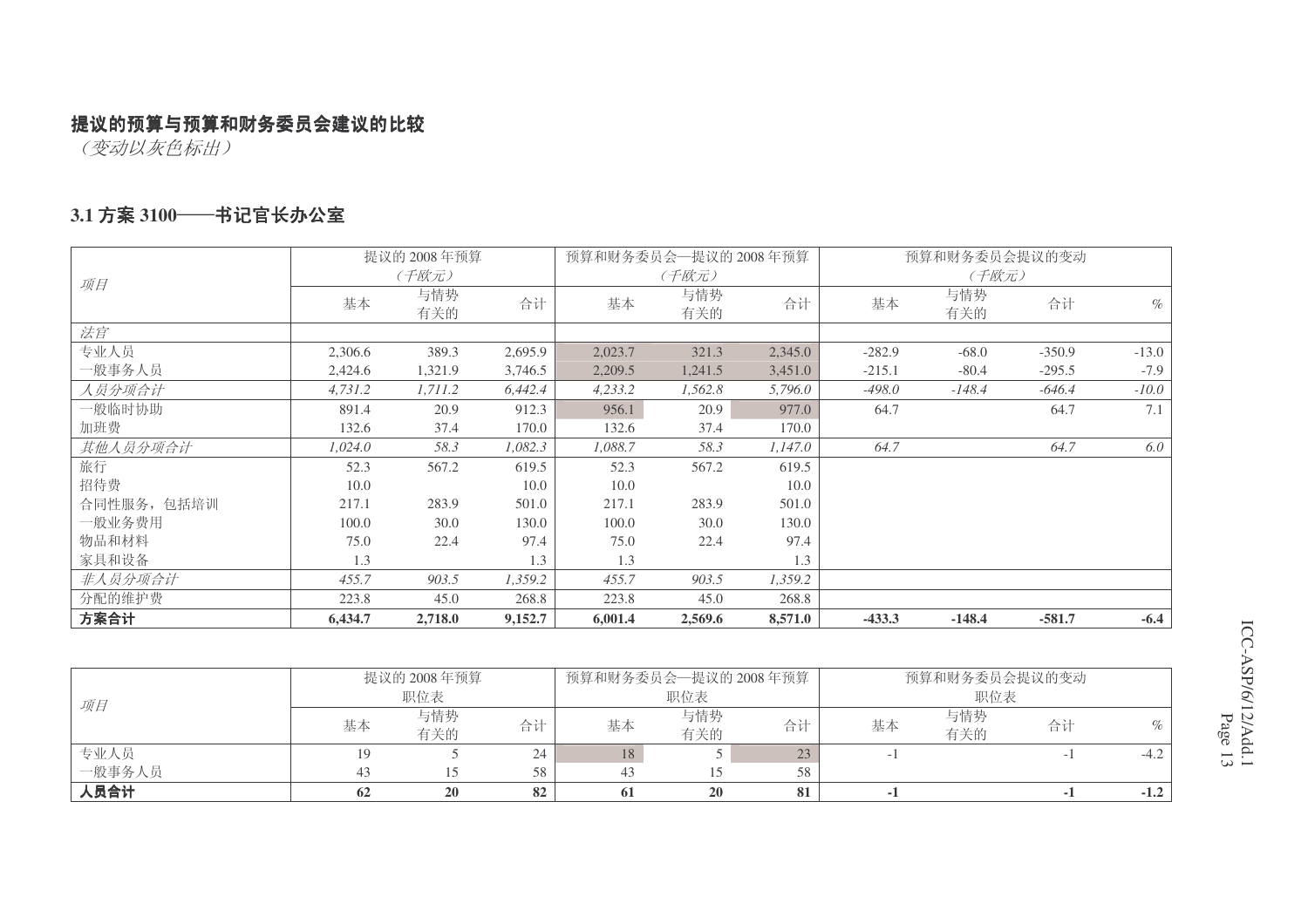(变动以灰色标出)

#### 3.2 方案 3200──共同行政事务司

|             |          | 提议的 2008年预算 |            |          | 预算和财务委员会—提议的 2008年预算 |            |          | 预算和财务委员会提议的变动 |            |         |
|-------------|----------|-------------|------------|----------|----------------------|------------|----------|---------------|------------|---------|
| 项目          |          | (千欧元)       |            |          | (千欧元)                |            |          | (千欧元)         |            |         |
|             | 基本       | 与情势<br>有关的  | 合计         | 基本       | 与情势<br>有关的           | 合计         | 基本       | 与情势<br>有关的    | 合计         | $\%$    |
| 专业人员        | 3,456.9  | 997.0       | 4,453.9    | 3,099.6  | 913.0                | 4,012.6    | $-357.3$ | $-84.0$       | $-441.3$   | $-9.9$  |
| 一般事务人员      | 3,935.9  | 1,677.5     | 5,613.4    | 3,564.5  | 1,471.4              | 5,035.9    | $-371.4$ | $-206.1$      | $-577.5$   | $-10.3$ |
| 人员分项合计      | 7,392.8  | 2,674.5     | 10,067.3   | 6,664.1  | 2,384.4              | 9,048.5    | $-728.7$ | $-290.1$      | $-1,018.8$ | $-10.1$ |
| 一般临时协助      | 198.6    | 665.2       | 863.8      | 198.6    | 665.2                | 863.8      |          |               |            |         |
| 会议临时协助      | 32.5     |             | 32.5       | 32.5     |                      | 32.5       |          |               |            |         |
| 加班费         | 70.0     | 28.0        | 98.0       | 70.0     | 28.0                 | 98.0       |          |               |            |         |
| 顾问          | 20.0     |             | 20.0       | 20.0     |                      | 20.0       |          |               |            |         |
| 其他人员分项合计    | 321.1    | 693.2       | 1,014.3    | 321.1    | 693.2                | 1,014.3    |          |               |            |         |
| 旅行          | 96.3     | 203.4       | 299.7      | 93.7     | 203.4                | 297.1      | $-2.6$   |               | $-2.6$     | $-0.9$  |
| 合同性服务, 包括培训 | 1,046.2  | 894.5       | 1,940.7    | 1,046.2  | 894.5                | 1,940.7    |          |               |            |         |
| 一般业务费用      | 4,148.9  | 3,035.1     | 7,184.0    | 4,148.9  | 3,035.1              | 7,184.0    |          |               |            |         |
| 物品和材料       | 421.6    | 231.7       | 653.3      | 421.6    | 231.7                | 653.3      |          |               |            |         |
| 家具和设备       | 477.4    | 242.0       | 719.4      | 477.4    | 242.0                | 719.4      |          |               |            |         |
| 非人员分项合计     | 6,190.4  | 4,606.7     | 10,797.1   | 6,187.8  | 4,606.7              | 10,794.5   | $-2.6$   |               | $-2.6$     | 0.0     |
| 分配的维护费      | $-830.2$ | $-881.3$    | $-1,711.5$ | $-830.2$ | $-881.3$             | $-1,711.5$ |          |               |            |         |
| 方案合计        | 13,074.1 | 7,093.1     | 20,167.2   | 12,342.8 | 6,803.0              | 19,145.8   | $-731.3$ | $-290.1$      | $-1,021.4$ | $-5.1$  |

|        |     | 提议的 2008年预算 |     | 预算和财务委员会—提议的 2008年预算 |     |     |    | 预算和财务委员会提议的变动 |     |
|--------|-----|-------------|-----|----------------------|-----|-----|----|---------------|-----|
| 项目     |     | 职位表         |     |                      | 职位表 |     |    | 职位表           |     |
|        | 基本  | 与情势         | 合计  |                      | 基本  | 与情势 | 合计 | 基本            | 与情势 |
|        |     | 有关的         |     |                      |     | 有关的 |    |               | 有关的 |
| 专业人员   |     |             | 44  |                      | 10  | 44  |    |               |     |
| 一般事务人员 | 69  | 33          | 102 | 69                   |     | 102 |    |               |     |
| 人员合计   | 103 | 43          | 146 | 103                  | 43  | 146 |    |               |     |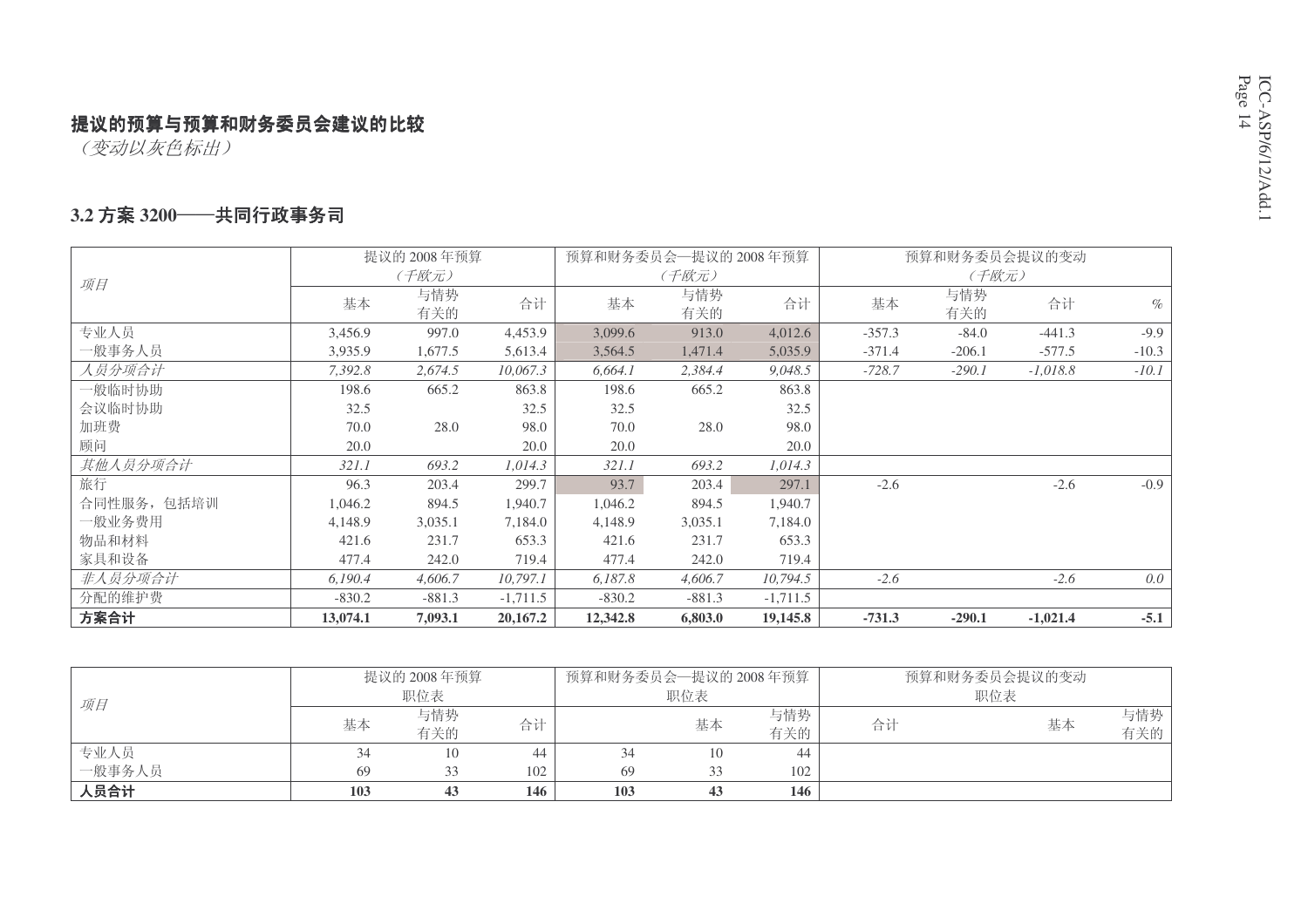(变动以灰色标出)

#### **3.3 方案 3300──法庭事务司**

|             |         | 提议的 2008年预算 |          |         | 预算和财务委员会—提议的 2008年预算 |          |          | 预算和财务委员会提议的变动 |          |         |
|-------------|---------|-------------|----------|---------|----------------------|----------|----------|---------------|----------|---------|
| 项目          |         | (千欧元)       |          |         | (千欧元)                |          |          | (千欧元)         |          |         |
|             | 基本      | 与情势<br>有关的  | 合计       | 基本      | 与情势<br>有关的           | 合计       | 基本       | 与情势<br>有关的    | 合计       | $\%$    |
| 专业人员        | 2,886.6 | 3,621.8     | 6,508.4  | 2,630.1 | 3,304.4              | 5,934.5  | $-256.5$ | $-317.4$      | $-573.9$ | $-8.8$  |
| 一般事务人员      | 394.8   | 2,059.3     | 2,454.1  | 359.8   | 1,840.5              | 2,200.3  | $-35.0$  | $-218.8$      | $-253.8$ | $-10.3$ |
| 人员分项合计      | 3,281.4 | 5,681.1     | 8,962.5  | 2,989.9 | 5,144.9              | 8,134.8  | $-291.5$ | $-536.2$      | $-827.7$ | $-9.2$  |
| 一般临时协助      | 118.0   | 714.3       | 832.3    | 118.0   | 655.0                | 773.0    |          | $-59.3$       | $-59.3$  | $-7.1$  |
| 会议临时协助      | 277.7   | 44.7        | 322.4    | 277.7   | 44.7                 | 322.4    |          |               |          |         |
| 加班费         |         | 30.0        | 30.0     |         | 30.0                 | 30.0     |          |               |          |         |
| 顾问          | 11.0    | 207.2       | 218.2    | 11.0    | 207.2                | 218.2    |          |               |          |         |
| 其他人员分项合计    | 406.7   | 996.2       | 1,402.9  | 406.7   | 936.9                | 1,343.6  |          | $-59.3$       | $-59.3$  | $-4.2$  |
| 旅行          | 30.4    | 605.8       | 636.2    | 30.4    | 605.8                | 636.2    |          |               |          |         |
| 合同性服务, 包括培训 | 390.9   | 222.3       | 613.2    | 390.9   | 222.3                | 613.2    |          |               |          |         |
| 一般业务费用      | 1,100.0 | 2,006.5     | 3,106.5  | 1,100.0 | 2,006.5              | 3,106.5  |          |               |          |         |
| 物品和材料       | 30.5    | 116.0       | 146.5    | 30.5    | 116.0                | 146.5    |          |               |          |         |
| 家具和设备       | 47.6    | 38.0        | 85.6     | 47.6    | 38.0                 | 85.6     |          |               |          |         |
| 非人员分项合计     | 1,599.4 | 2,988.6     | 4,588.0  | 1,599.4 | 2,988.6              | 4,588.0  |          |               |          |         |
| 分配的维护费      | 122.7   | 184.4       | 307.1    | 122.7   | 184.4                | 307.1    |          |               |          |         |
| 方案合计        | 5,410.2 | 9,850.3     | 15,260.5 | 5,118.7 | 9,254.8              | 14,373.5 | $-291.5$ | $-595.5$      | $-887.0$ | $-5.8$  |

|        |    | 提议的 2008年预算 |     |    | 预算和财务委员会—提议的 2008年预算 |     | 预算和财务委员会提议的变动 |            |    |   |
|--------|----|-------------|-----|----|----------------------|-----|---------------|------------|----|---|
| 项目     |    | 职位表         |     |    | 职位表                  |     | 职位表           |            |    |   |
|        | 基本 | 与情势<br>有关的  | 合计  | 基本 | 与情势<br>有关的           | 合计  | 基本            | 与情势<br>有关的 | 合计 | % |
| 专业人员   |    | 39          | 66  |    | 39                   | 66  |               |            |    |   |
| 一般事务人员 |    | 43          | 50  |    | 43                   | 50  |               |            |    |   |
| 人员合计   |    | 82          | 116 |    | 82                   | 116 |               |            |    |   |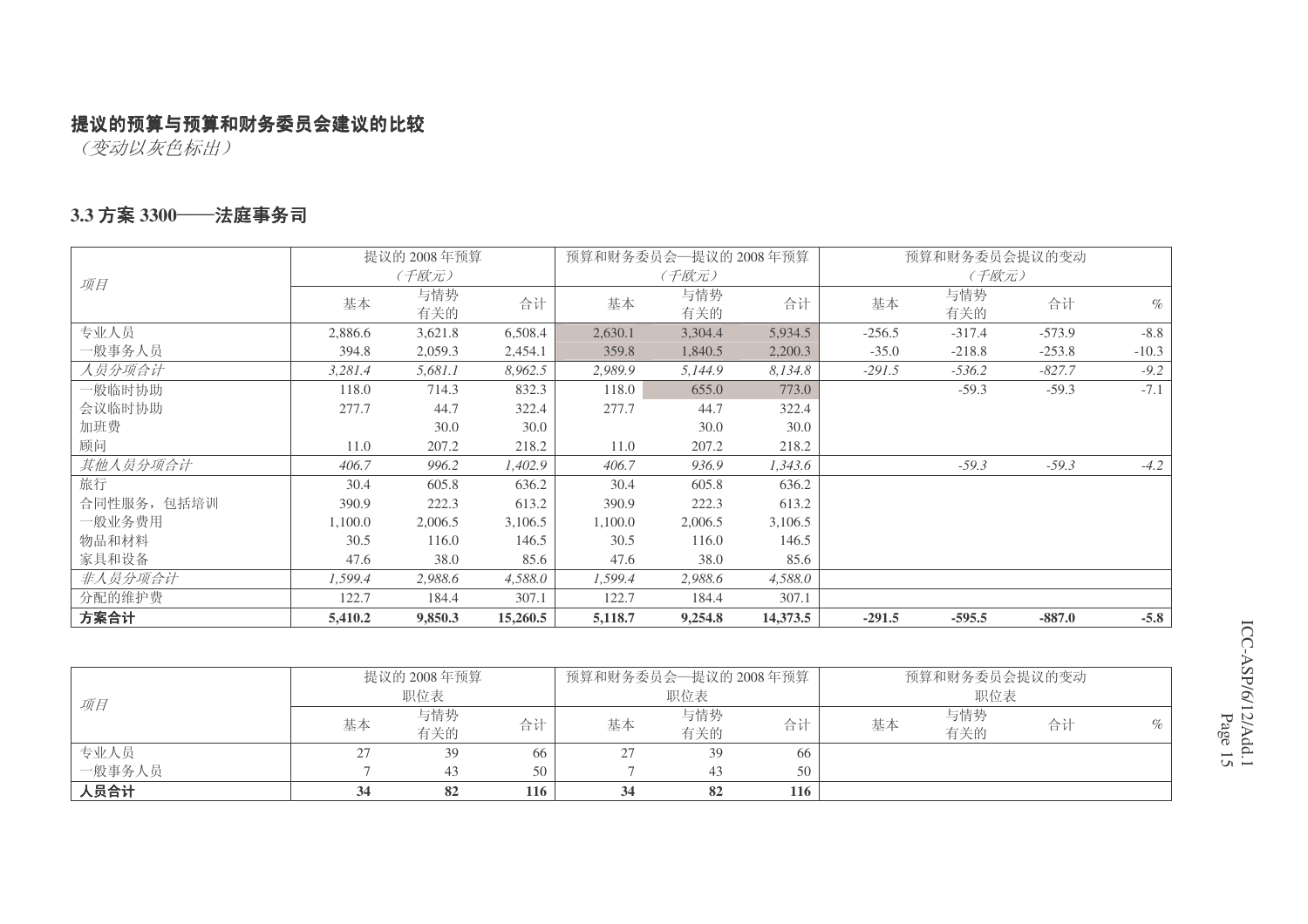(变动以灰色标出)

#### 3.4 方案 3400——新闻和文件科

|             |         | 提议的 2008年预算 |         | 预算和财务委员会—提议的 2008年预算 |            |         |         | 预算和财务委员会提议的变动 |          |         |
|-------------|---------|-------------|---------|----------------------|------------|---------|---------|---------------|----------|---------|
| 项目          |         | (千欧元)       |         |                      | (千欧元)      |         |         | (千欧元)         |          |         |
|             | 基本      | 与情势<br>有关的  | 合计      | 基本                   | 与情势<br>有关的 | 合计      | 基本      | 与情势<br>有关的    | 合计       | $\%$    |
| 专业人员        | 841.4   | 494.4       | 1,335.8 | 766.5                | 412.5      | 1,179.0 | $-74.9$ | $-81.9$       | $-156.8$ | $-11.7$ |
| 一般事务人员      | 313.4   | 188.3       | 501.7   | 288.4                | 171.4      | 459.8   | $-25.0$ | $-16.9$       | $-41.9$  | $-8.4$  |
| 人员分项合计      | 1.154.8 | 682.7       | 1,837.5 | 1.054.9              | 583.9      | 1.638.8 | $-99.9$ | $-98.8$       | $-198.7$ | $-10.8$ |
| 一般临时协助      |         | 94.1        | 94.1    |                      | 94.1       | 94.1    |         |               |          |         |
| 其他人员分项合计    |         | 94.1        | 94.1    |                      | 94.1       | 94.1    |         |               |          |         |
| 旅行          | 14.0    | 76.0        | 90.0    | 14.0                 | 76.0       | 90.0    |         |               |          |         |
| 合同性服务, 包括培训 | 65.7    | 802.7       | 868.4   | 65.7                 | 802.7      | 868.4   |         |               |          |         |
| 一般业务费用      | 7.0     |             | 7.0     | 7.0                  |            | 7.0     |         |               |          |         |
| 物品和材料       | 160.0   |             | 160.0   | 160.0                |            | 160.0   |         |               |          |         |
| 家具和设备       | 70.0    | 15.0        | 85.0    | 70.0                 | 15.0       | 85.0    |         |               |          |         |
| 非人员分项合计     | 316.7   | 893.7       | 1,210.4 | 316.7                | 893.7      | 1,210.4 |         |               |          |         |
| 分配的维护费      | 50.6    | 38.2        | 88.8    | 50.6                 | 38.2       | 88.8    |         |               |          |         |
| 方案合计        | 1,522.1 | 1,708.7     | 3,230.8 | 1,422.2              | 1,609.9    | 3,032.1 | $-99.9$ | $-98.8$       | $-198.7$ | $-6.2$  |

|        |    | 提议的 2008年预算<br>职位表 |    | 预算和财务委员会—提议的 2008年预算 | 职位表 |            | 预算和财务委员会提议的变动<br>职位表 |    |            |
|--------|----|--------------------|----|----------------------|-----|------------|----------------------|----|------------|
| 项目     | 基本 | 与情势<br>有关的         | 合计 |                      | 基本  | 与情势<br>有关的 | 合计                   | 基本 | 与情势<br>有关的 |
| 专业人员   |    |                    |    |                      |     |            |                      |    |            |
| 一般事务人员 |    |                    |    |                      |     |            |                      |    |            |
| 人员合计   |    |                    |    |                      |     |            |                      |    |            |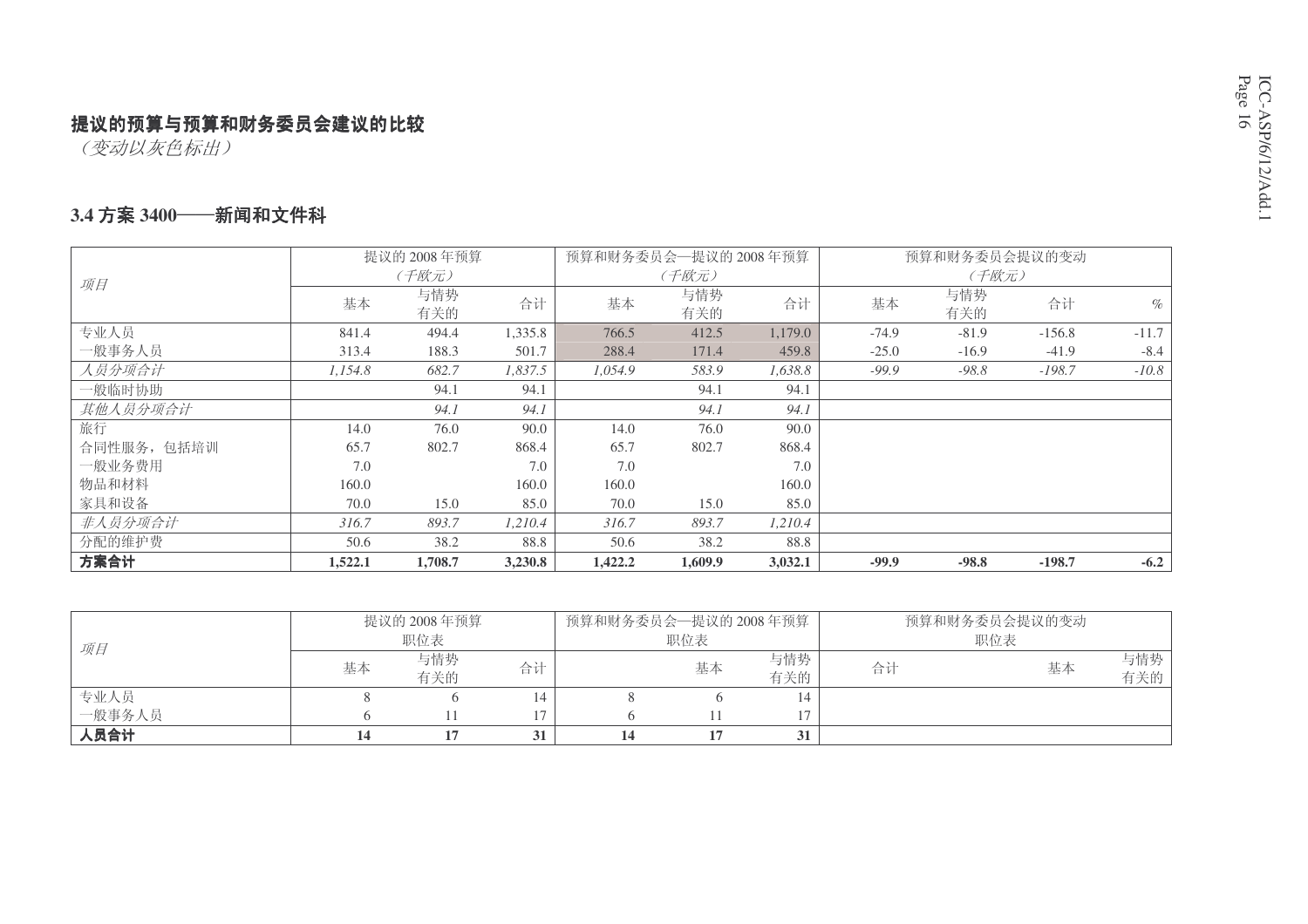(变动以灰色标出)

#### 3.5 方案 3500──被害人和律师司

|             |         | 提议的 2008年预算 |         |         | 预算和财务委员会一提议的 2008年预算 |         |          | 预算和财务委员会提议的变动 |          |         |  |
|-------------|---------|-------------|---------|---------|----------------------|---------|----------|---------------|----------|---------|--|
| 项目          |         | (千欧元)       |         |         | (千欧元)                |         |          | (千欧元)         |          |         |  |
|             | 基本      | 与情势<br>有关的  | 合计      | 基本      | 与情势<br>有关的           | 合计      | 基本       | 与情势<br>有关的    | 合计       | $\%$    |  |
| 专业人员        | 1,160.5 | 1,120.7     | 2,281.2 | 1,057.3 | 1,021.0              | 2,078.3 | $-103.2$ | $-99.7$       | $-202.9$ | $-8.9$  |  |
| 一般事务人员      | 344.7   | 273.9       | 618.6   | 288.4   | 249.6                | 538.0   | $-56.3$  | $-24.3$       | $-80.6$  | $-13.0$ |  |
| 人员分项合计      | 1,505.2 | 1,394.6     | 2,899.8 | 1,345.7 | 1,270.6              | 2,616.3 | $-159.5$ | $-124.0$      | $-283.5$ | $-9.8$  |  |
| 一般临时协助      | 31.4    | 161.9       | 193.3   | 31.4    | 62.7                 | 94.1    |          | $-99.2$       | $-99.2$  | $-51.3$ |  |
| 顾问          | 8.0     |             | 8.0     | 8.0     |                      | 8.0     |          |               |          |         |  |
| 其他人员分项合计    | 39.4    | 161.9       | 201.3   | 39.4    | 62.7                 | 102.1   |          | $-99.2$       | $-99.2$  | $-49.3$ |  |
| 旅行          | 37.9    | 109.2       | 147.1   | 37.9    | 109.2                | 147.1   |          |               |          |         |  |
| 合同性服务, 包括培训 | 19.4    | 1,854.0     | 1,873.4 | 19.4    | 1,532.5              | 1,551.9 |          | $-321.5$      | $-321.5$ | $-17.2$ |  |
| 一般业务费用      |         | 38.0        | 38.0    |         | 38.0                 | 38.0    |          |               |          |         |  |
| 物品和材料       | 0.7     |             | 0.7     | 0.7     |                      | 0.7     |          |               |          |         |  |
| 非人员分项合计     | 58.0    | 2,001.2     | 2,059.2 | 58.0    | 1,679.7              | 1,737.7 |          | $-321.5$      | $-321.5$ | $-15.6$ |  |
| 分配的维护费      | 61.3    | 42.7        | 104.0   | 61.3    | 42.7                 | 104.0   |          |               |          |         |  |
| 方案合计        | 1,663.9 | 3,600.4     | 5,264.3 | 1,504.4 | 3,055.7              | 4,560.1 | $-159.5$ | $-544.7$      | $-704.2$ | $-13.4$ |  |

|        |    | 提议的 2008年预算 |    | 预算和财务委员会一提议的 2008年预算 |            |    |     | 预算和财务委员会提议的变动 |    |      |
|--------|----|-------------|----|----------------------|------------|----|-----|---------------|----|------|
| 项目     |    | 职位表         |    |                      | 职位表        |    | 职位表 |               |    |      |
|        | 基本 | 与情势<br>有关的  | 合计 | 基本                   | 与情势<br>有关的 | 合计 | 基本  | 与情势<br>有关的    | 合计 | $\%$ |
| 专业人员   |    | ⊥∠          | 23 |                      | 12         | 23 |     |               |    |      |
| 一般事务人员 |    |             | 13 |                      |            | 13 |     |               |    |      |
| 人员合计   |    | 19          | 36 |                      | 19         | 36 |     |               |    |      |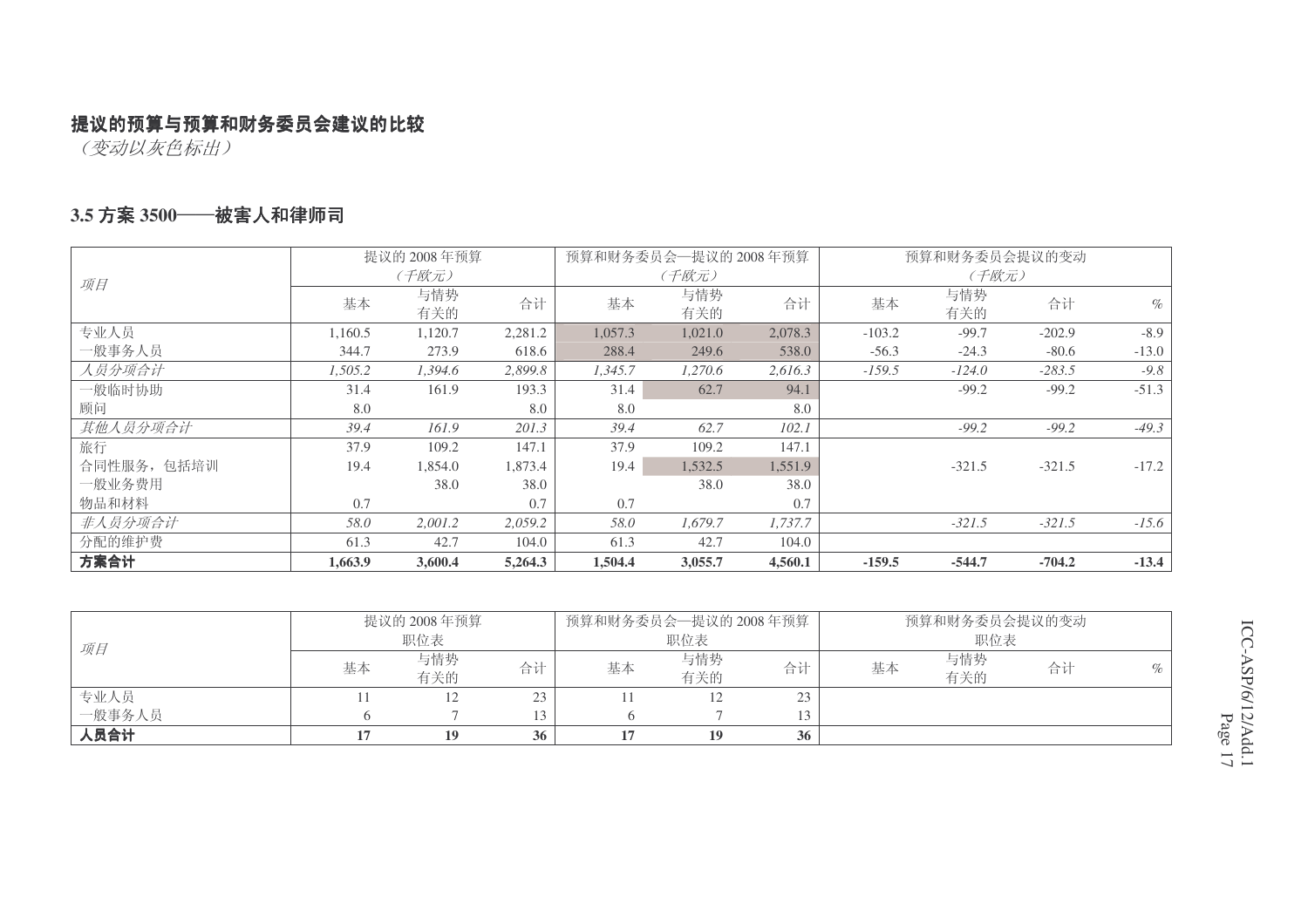(变动以灰色标出)

#### 4. 主要方案 IV——缔约国大会秘书处

|             |         | 提议的 2008年预算      |         | 预算和财务委员会一提议的 2008年预算 |         |         | 预算和财务委员会提议的变动 |                    |
|-------------|---------|------------------|---------|----------------------|---------|---------|---------------|--------------------|
| 项目          |         | (千欧元)            |         | (千欧元)                |         |         | (千欧元)         |                    |
|             | 基本      | 与情势<br>合计<br>有关的 | 基本      | 与情势<br>有关的           | 合计      | 基本      | 与情势<br>有关的    | 合计<br>$\%$         |
| 专业人员        | 500.5   | 500.5            | 522.1   |                      | 522.1   | 21.6    |               | 4.3<br>21.6        |
| 一般事务人员      | 337.8   | 337.8            | 239.4   |                      | 239.4   | $-98.4$ |               | $-29.1$<br>$-98.4$ |
| 人员分项合计      | 838.3   | 838.3            | 761.5   |                      | 761.5   | $-76.8$ |               | $-9.2$<br>$-76.8$  |
| 一般临时协助      | 614.1   | 614.1            | 614.1   |                      | 614.1   |         |               |                    |
| 会议临时协助      | 1,205.7 | 1,205.7          | 1,205.7 |                      | 1,205.7 |         |               |                    |
| 加班费         | 60.0    | 60.0             | 60.0    |                      | 60.0    |         |               |                    |
| 其他人员分项合计    | 1,879.8 | 1,879.8          | 1,879.8 |                      | 1,879.8 |         |               |                    |
| 旅行          | 211.4   | 211.4            | 214.0   |                      | 214.0   | 2.6     |               | 1.2<br>2.6         |
| 招待费         | 10.0    | 10.0             | 10.0    |                      | 10.0    |         |               |                    |
| 合同性服务, 包括培训 | 1,021.0 | 1,021.0          | 1,021.0 |                      | 1,021.0 |         |               |                    |
| 一般业务费用      | 50.0    | 50.0             | 50.0    |                      | 50.0    |         |               |                    |
| 物品和材料       | 40.0    | 40.0             | 40.0    |                      | 40.0    |         |               |                    |
| 家具和设备       | 20.0    | 20.0             | 20.0    |                      | 20.0    |         |               |                    |
| 非人员分项合计     | 1,352.4 | 1,352.4          | 1,355.0 |                      | 1,355.0 | 2.6     |               | 0.2<br>2.6         |
| 分配的维护费      | 32.5    | 32.5             | 32.5    |                      | 32.5    |         |               |                    |
| 主要方案 IV 合计  | 4,103.0 | 4,103.0          | 4,028.8 |                      | 4,028.8 | $-74.2$ |               | $-1.8$<br>$-74.2$  |

|        |    | 提议的 2008年预算 |    | 预算和财务委员会一提议的 2008年预算 |            |    | 预算和财务委员会提议的变动 |            |    |            |
|--------|----|-------------|----|----------------------|------------|----|---------------|------------|----|------------|
| 项目     |    | 职位表         |    | 职位表                  |            |    | 职位表           |            |    |            |
|        | 基本 | 与情势<br>有关的  | 合计 | 基本                   | 与情势<br>有关的 | 合计 | 基本            | 与情势<br>有关的 | 合计 | $O_{\ell}$ |
| 专业人员   |    |             |    |                      |            |    |               |            |    | 25.0       |
| 一般事务人员 |    |             |    |                      |            |    |               |            |    | $-20.0$    |
| 人员合计   |    |             |    |                      |            |    |               |            |    |            |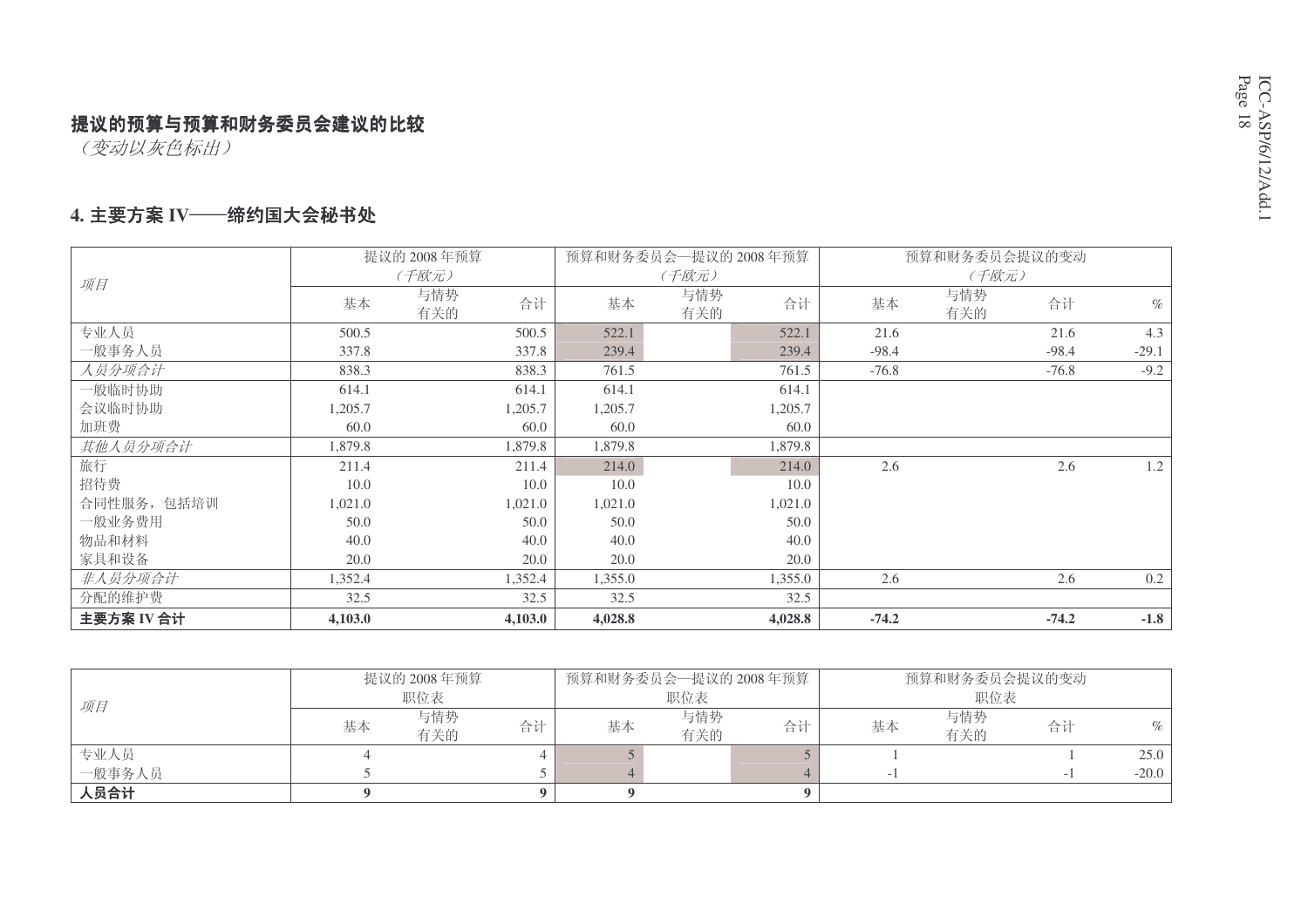(变动以灰色标出)

#### 5. 主要方案 Ⅴ───对法院办公楼的投资

|             |         | 提议的 2008年预算      |         | 预算和财务委员会一提议的 2008年预算 |         |            | 预算和财务委员会提议的变动 |            |         |
|-------------|---------|------------------|---------|----------------------|---------|------------|---------------|------------|---------|
| 项目          |         | (千欧元)            | (千欧元)   |                      |         |            |               |            |         |
|             | 基本      | 与情势<br>合计<br>有关的 | 基本      | 与情势<br>有关的           | 合计      | 基本         | 与情势<br>有关的    | 合计         | $\%$    |
| 专业人员        | 387.9   | 387.9            | 196.7   |                      | 196.7   | $-191.2$   |               | $-191.2$   | $-49.3$ |
| 一般事务人员      | 56.4    | 56.4             | 51.4    |                      | 51.4    | $-5.0$     |               | $-5.0$     | $-8.9$  |
| 人员分项合计      | 444.3   | 444.3            | 248.1   |                      | 248.1   | $-196.2$   |               | $-196.2$   | $-44.2$ |
| 一般临时协助      | 324.0   | 324.0            | 188.1   |                      | 188.1   | $-135.9$   |               | $-135.9$   | $-41.9$ |
| 其他人员分项合计    | 324.0   | 324.0            | 188.1   |                      | 188.1   | $-135.9$   |               | $-135.9$   | $-41.9$ |
| 旅行          | 11.4    | 11.4             | 11.4    |                      | 11.4    |            |               |            |         |
| 合同性服务, 包括培训 | 435.3   | 435.3            | 435.3   |                      | 435.3   |            |               |            |         |
| 一般业务费用      | 916.1   | 916.1            | 676.1   |                      | 676.1   | $-240.0$   |               | $-240.0$   | $-26.2$ |
| 物品和材料       | 9.1     | 9.1              | 9.1     |                      | 9.1     |            |               |            |         |
| 家具和设备       | 1,063.1 | 1,063.1          | 243.1   |                      | 243.1   | $-820.0$   |               | $-820.0$   | $-77.1$ |
| 非人员分项合计     | 2,435.0 | 2,435.0          | 1,375.0 |                      | 1,375.0 | $-1,060.0$ |               | $-1,060.0$ | $-43.5$ |
| 分配的维护费      | 18.0    | 18.0             | 18.0    |                      | 18.0    |            |               |            |         |
| 主要方案V合计     | 3,221.3 | 3,221.3          | 1,829.2 |                      | 1,829.2 | $-1,392.1$ |               | $-1,392.1$ | $-43.2$ |

|        |    | 提议的 2008年预算 |    | 预算和财务委员会—提议的 2008年预算 |            |    | 预算和财务委员会提议的变动 |            |    |         |
|--------|----|-------------|----|----------------------|------------|----|---------------|------------|----|---------|
| 项目     |    | 职位表         |    | 职位表                  |            |    | 职位表           |            |    |         |
|        | 基本 | 与情势<br>有关的  | 合计 | 基本                   | 与情势<br>有关的 | 合计 | 基本            | 与情势<br>有关的 | 合计 | $\%$    |
| 专业人员   |    |             |    |                      |            |    |               |            |    | $-50.0$ |
| 一般事务人员 |    |             |    |                      |            |    |               |            |    |         |
| 人员合计   |    |             |    |                      |            |    | $-2$          |            | -4 | $-40.0$ |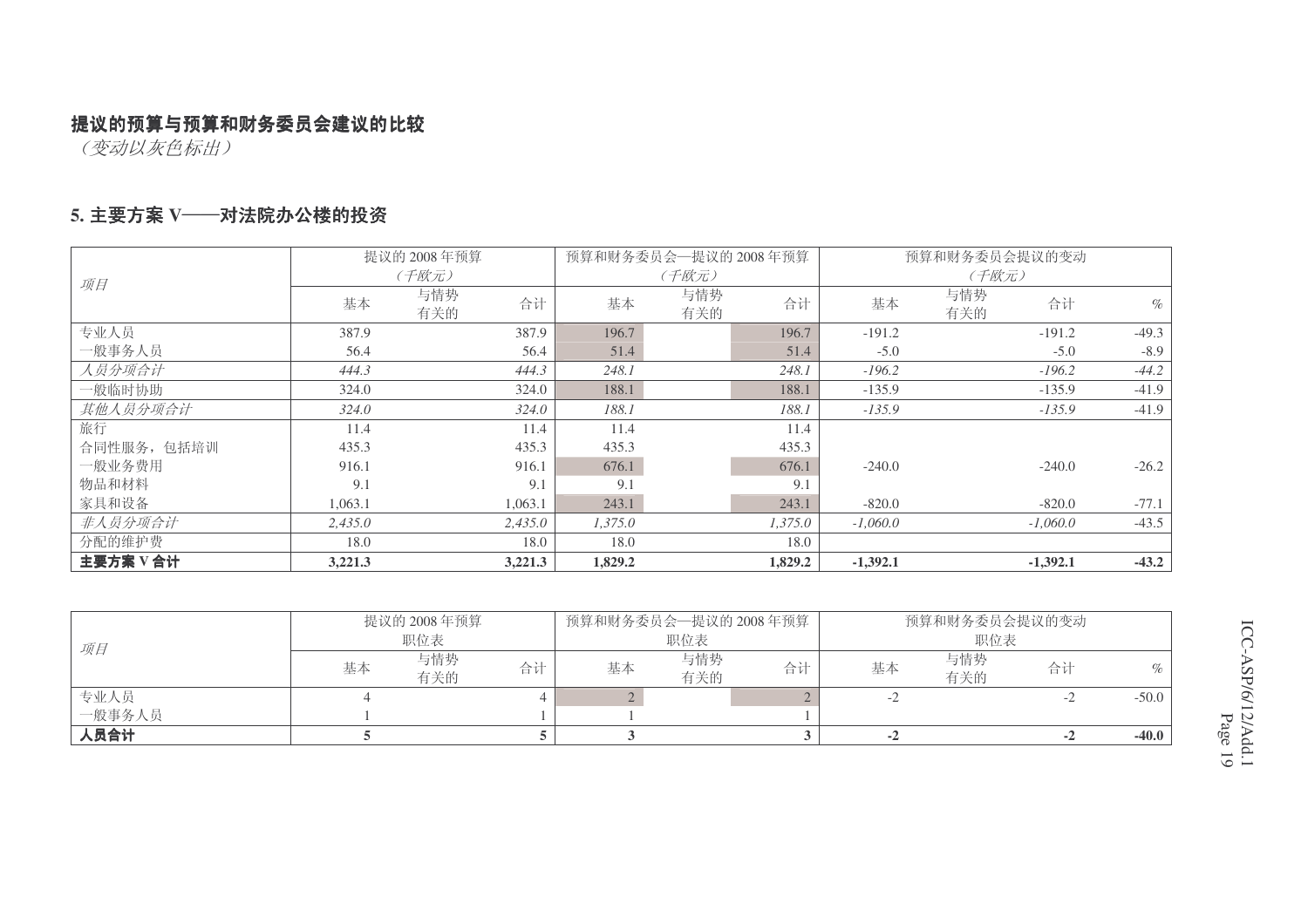# ICC-ASP/6/12/Add.1 Page 2

#### 提议的预算与预算和财务委员会建议的比较

(变动以灰色标出)

#### $\mathbf{5.1}$  方案 5100——临时办公楼 (\*)

|             |         | 提议的 2008年预算      | 预算和财务委员会—提议的 2008年预算 |            |         |            | 预算和财务委员会提议的变动    |           |
|-------------|---------|------------------|----------------------|------------|---------|------------|------------------|-----------|
| 项目          |         | (千欧元)            |                      | (千欧元)      |         |            | (千欧元)            |           |
|             | 基本      | 与情势<br>合计<br>有关的 | 基本                   | 与情势<br>有关的 | 合计      | 基本         | 与情势<br>合计<br>有关的 | $\%$      |
| 专业人员        |         |                  |                      |            |         |            |                  |           |
| 一般事务人员      | 56.4    | 56.4             | 51.4                 |            | 51.4    | $-5.0$     | $-5.0$           | $-8.9$    |
| 人员分项合计      | 56.4    | 56.4             | 51.4                 |            | 51.4    | $-5.0$     | $-5.0$           | $-8.9$    |
| 一般临时协助      | 324.0   | 324.0            | 188.1                |            | 188.1   | $-135.9$   | $-135.9$         | $-41.9$   |
| 其他人员分项合计    | 324.0   | 324.0            | 188.1                |            | 188.1   | $-135.9$   | $-135.9$         | $-41.9$   |
| 合同性服务, 包括培训 | 125.3   | 125.3            | 125.3                |            | 125.3   |            |                  |           |
| 一般业务费用      | 916.1   | 916.1            | 676.1                |            | 676.1   | $-240.0$   | $-240.0$         | $-26.2$   |
| 物品和材料       | 9.1     | 9.1              | 9.1                  |            | 9.1     |            |                  |           |
| 家具和设备       | 1,063.1 | 1,063.1          | 243.1                |            | 243.1   | $-820.0$   | $-820.0$         | $-77.1$   |
| 非人员分项合计     | 2,113.6 | 2,113.6          | 1,053.6              |            | 1.053.6 | $-1.060.0$ | $-1.060.0$       | $-50.2$   |
| 分配的维护费      | 3.6     | 3.6              | 3.6                  |            | 3.6     |            |                  |           |
| 方案合计        | 2,497.6 | 2,497.6          | 1,296.7              |            | 1,296.7 | $-1,200.9$ | $-1,200.9$       | $-48.1\%$ |

|        |    | 提议的 2008年预算 |    | 预算和财务委员会—提议的 2008年预算 |     |            |    | 预算和财务委员会提议的变动 |            |
|--------|----|-------------|----|----------------------|-----|------------|----|---------------|------------|
| 项目     |    | 职位表         |    |                      | 职位表 |            |    | 职位表           |            |
|        | 基本 | 与情势<br>有关的  | 合计 |                      | 基本  | 与情势<br>有关的 | 合计 | 基本            | 与情势<br>有关的 |
| 专业人员   |    |             |    |                      |     |            |    |               |            |
| 一般事务人员 |    |             |    |                      |     |            |    |               |            |
| 人员合计   |    |             |    |                      |     |            |    |               |            |

(\*) 注: 预算和财务委员会在其第九届会议工作报告第79 段中建议将方案 5100 拆散, 然后并入书记官处的适当领域。为了便于参照, 变动情况按 5100 的格式予以说明。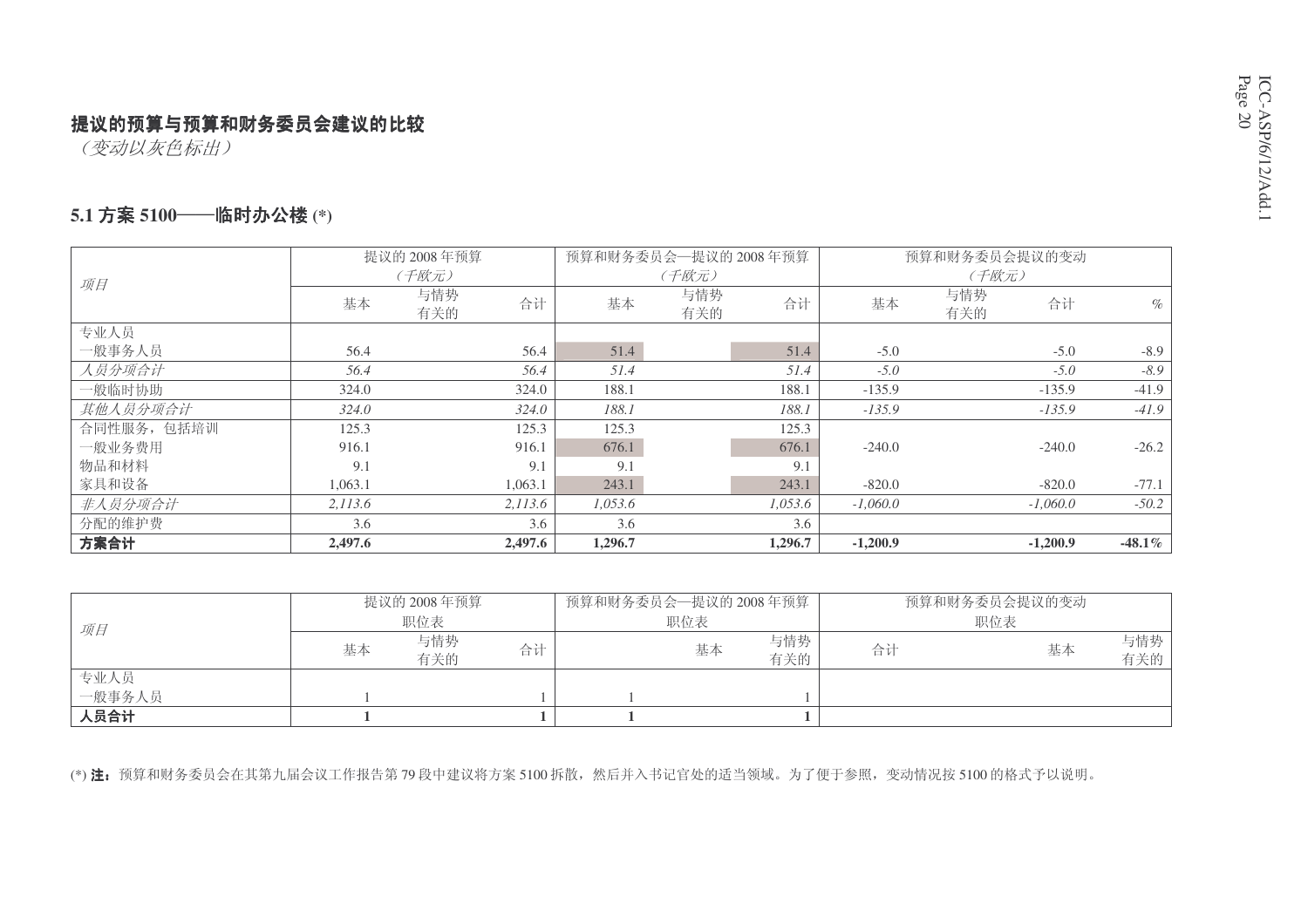(变动以灰色标出)

#### 5.2 方案 5200──永久办公楼

|             | 提议的 2008年预算 |            |       | 预算和财务委员会—提议的 2008年预算 |            |       | 预算和财务委员会提议的变动 |            |          |         |
|-------------|-------------|------------|-------|----------------------|------------|-------|---------------|------------|----------|---------|
| 项目          | (千欧元)       |            |       | (千欧元)                |            |       | (千欧元)         |            |          |         |
|             | 基本          | 与情势<br>有关的 | 合计    | 基本                   | 与情势<br>有关的 | 合计    | 基本            | 与情势<br>有关的 | 合计       | $\%$    |
| 专业人员        | 387.9       |            | 387.9 | 196.7                |            | 196.7 | $-191.2$      |            | $-191.2$ | $-49.3$ |
| 人员分项合计      | 387.9       |            | 387.9 | 196.7                |            | 196.7 | $-191.2$      |            | $-191.2$ | $-49.3$ |
| 旅行          | 11.4        |            | 11.4  | 11.4                 |            | 11.4  |               |            |          |         |
| 合同性服务, 包括培训 | 310.0       |            | 310.0 | 310.0                |            | 310.0 |               |            |          |         |
| 非人员分项合计     | 321.4       |            | 321.4 | 321.4                |            | 321.4 |               |            |          |         |
| 分配的维护费      | 14.4        |            | 14.4  | 14.4                 |            | 14.4  |               |            |          |         |
| 方案合计        | 723.7       |            | 723.7 | 532.5                |            | 532.5 | $-191.2$      |            | $-191.2$ | $-26.4$ |

| 项目     | 提议的 2008年预算<br>职位表 |            |    | 预算和财务委员会—提议的 2008年预算  <br>职位表 |            |    | 预算和财务委员会提议的变动<br>职位表 |            |    |  |
|--------|--------------------|------------|----|-------------------------------|------------|----|----------------------|------------|----|--|
|        | 基本                 | 与情势<br>有关的 | 合计 | 基本                            | 与情势<br>有关的 | 合计 | 基本                   | 与情势<br>有关的 | 合计 |  |
| 专业人员   |                    |            |    |                               |            |    |                      |            |    |  |
| 一般事务人员 |                    |            |    |                               |            |    |                      |            |    |  |
| 人员合计   |                    |            |    |                               |            |    |                      |            |    |  |